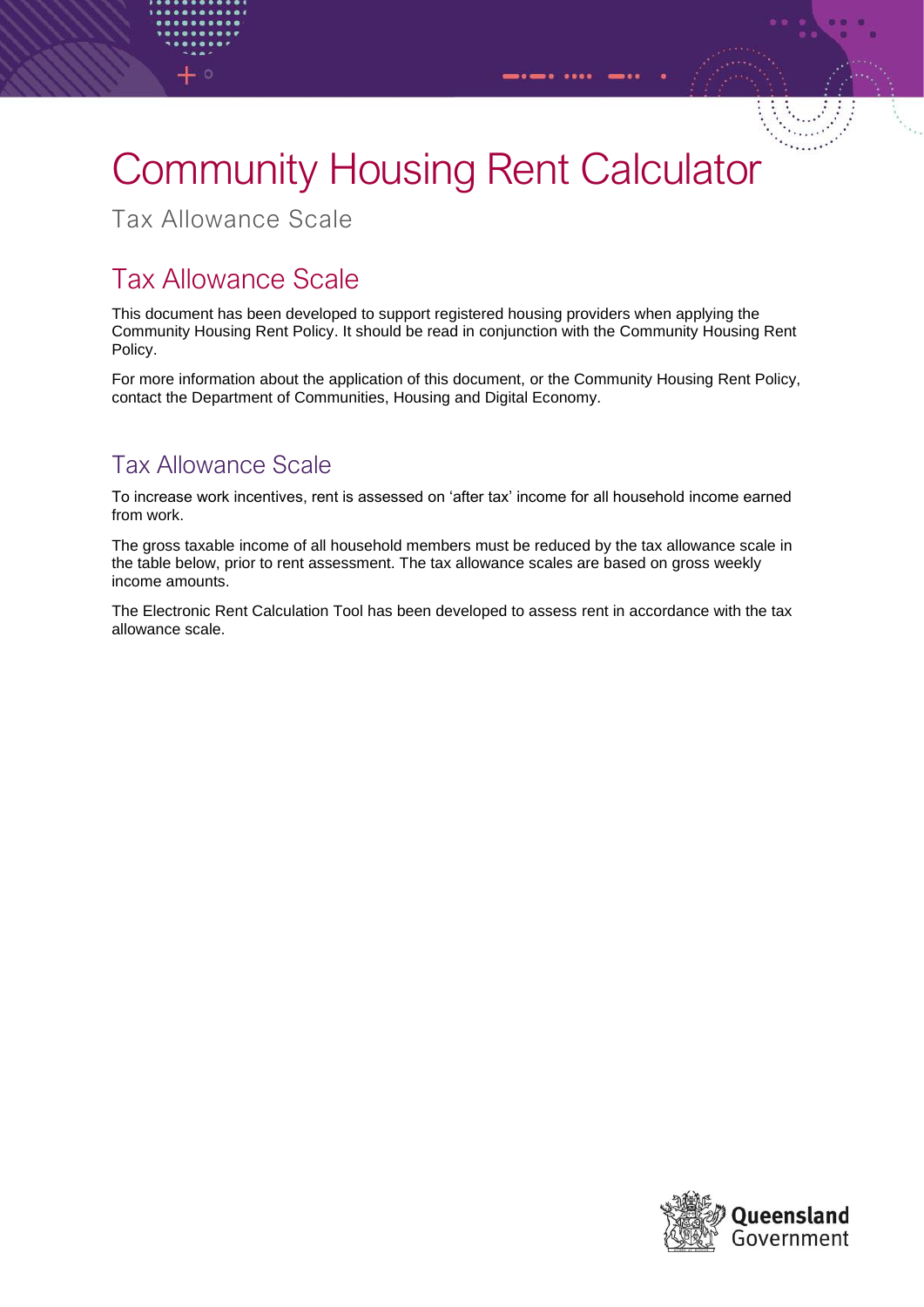| Minimum<br>income | Maximum<br>income | <b>Tax amount</b><br>deducted |
|-------------------|-------------------|-------------------------------|
| 0                 | 350               | 0                             |
| 350.01            | 355               | 1                             |
| 355.01            | 360               | 2                             |
| 360.01            | 365               | 3                             |
| 365.01            | 371               | 4                             |
| 371.01            | 376               | 5                             |
| 376.01            | 381               | 6                             |
| 381.01            | 386               | 7                             |
| 386.01            | 392               | 8                             |
| 392.01            | 397               | 9                             |
| 397.01            | 402               | 10                            |
| 402.01            | 407               | 11                            |
| 407.01            | 413               | 12                            |
| 413.01            | 418               | 13                            |
| 418.01            | 423               | 14                            |
| 423.01            | 428               | 15                            |
| 428.01            | 434               | 16                            |
| 434.01            | 439               | 17                            |
| 439.01            | 444               | 18                            |
| 444.01            | 450               | 19                            |
| 450.01            | 455               | 20                            |
| 455.01            | 460               | 21                            |
| 460.01            | 465               | 22                            |
| 465.01            | 471               | 23                            |
| 471.01            | 476               | 24                            |
| 476.01            | 481               | 25                            |
| 481.01            | 486               | 26                            |
| 486.01            | 492               | 27                            |
| 492.01            | 497               | 28                            |
| 497.01            | 502               | 29                            |
| 502.01            | 507               | 30                            |
| 507.01            | 513               | 31                            |
| 513.01            | 518               | 32                            |
| 518.01            | 523               | 33                            |
| 523.01            | 528               | 34                            |
| 528.01            | 534               | 35                            |
| 534.01            | 539               | 36                            |
| 539.01            | 544               | 37                            |
| 544.01            | 550               | 38                            |
| 550.01            | 555               | 39                            |
| 555.01            | 560               | 40                            |
| 560.01            | 565               | 41                            |

| Minimum<br>income | <b>Maximum</b><br>income | Tax amount<br>deducted |
|-------------------|--------------------------|------------------------|
| 565.01            | 571                      | 42                     |
| 571.01            | 576                      | 43                     |
| 576.01            | 581                      | 44                     |
| 581.01            | 586                      | 45                     |
| 586.01            | 592                      | 46                     |
| 592.01            | 597                      | 47                     |
| 597.01            | 602                      | 48                     |
| 602.01            | 607                      | 49                     |
| 607.01            | 613                      | 50                     |
| 613.01            | 618                      | 51                     |
| 618.01            | 623                      | 52                     |
| 623.01            | 628                      | 53                     |
| 628.01            | 634                      | 54                     |
| 634.01            | 639                      | 55                     |
| 639.01            | 644                      | 56                     |
| 644.01            | 650                      | 57                     |
| 650.01            | 655                      | 58                     |
| 655.01            | 660                      | 59                     |
| 660.01            | 665                      | 60                     |
| 665.01            | 671                      | 61                     |
| 671.01            | 676                      | 62                     |
| 676.01            | 681                      | 63                     |
| 681.01            | 686                      | 64                     |
| 686.01            | 692                      | 65                     |
| 692.01            | 697                      | 66                     |
| 697.01            | 702                      | 67                     |
| 702.01            | 707                      | 68                     |
| 707.01            | 713                      | 69                     |
| 713.01            | 718                      | 70                     |
| 718.01            | 723                      | 71                     |
| 723.01            | 728                      | 72                     |
| 728.01            | 734                      | 73                     |
| 734.01            | 739                      | 74                     |
| 739.01            | 744                      | 75                     |
| 744.01            | 750                      | 76                     |
| 750.01            | 755                      | 77                     |
| 755.01            | 760                      | 78                     |
| 760.01            | 765                      | 79                     |
| 765.01            | 771                      | 80                     |
| 771.01            | 776                      | 81                     |
| 776.01            | 781                      | 82                     |
| 781.01            | 786                      | 83                     |

|                   | Ξ,<br>÷<br>٠      | $\cdot$                |
|-------------------|-------------------|------------------------|
| Minimum<br>income | Maximum<br>income | Tax amount<br>deducted |
| 786.01            | 792               | 84                     |
| 792.01            | 797               | 85                     |
| 797.01            | 802               | 86                     |
| 802.01            | 807               | 87                     |
| 807.01            | 813               | 88                     |
| 813.01            | 818               | 89                     |
| 818.01            | 823               | 90                     |
| 823.01            | 828               | 91                     |
| 828.01            | 834               | 92                     |
| 834.01            | 839               | 93                     |
| 839.01            | 844               | 94                     |
| 844.01            | 850               | 95                     |
| 850.01            | 855               | 96                     |
| 855.01            | 860               | 97                     |
| 860.01            | 865               | 98                     |
| 865.01            | 868               | 99                     |
| 868.01            | 871               | 100                    |
| 871.01            | 874               | 101                    |
| 874.01            | 877               | 102                    |
| 877.01            | 880               | 103                    |
| 880.01            | 883               | 104                    |
| 883.01            | 886               | 105                    |
| 886.01            | 889               | 106                    |
| 889.01            | 892               | 107                    |
| 892.01            | 895               | 108                    |
| 895.01            | 898               | 109                    |
| 898.01            | 901               | 110                    |
| 901.01            | 905               | 111                    |
| 905.01            | 908               | 112                    |
| 908.01            | 911               | 113                    |
| 911.01            | 914               | 114                    |
| 914.01            | 917               | 115                    |
| 917.01            | 920               | 116                    |
| 920.01            | 923               | 117                    |
| 923.01            | 926               | 118                    |
| 926.01            | 929               | 119                    |
| 929.01            | 932               | 120                    |
| 932.01            | 935               | 121                    |
| 935.01            | 938               | 122                    |
| 938.01            | 941               | 123                    |
| 941.01            | 945               | 124                    |
| 945.01            | 948               | 125                    |

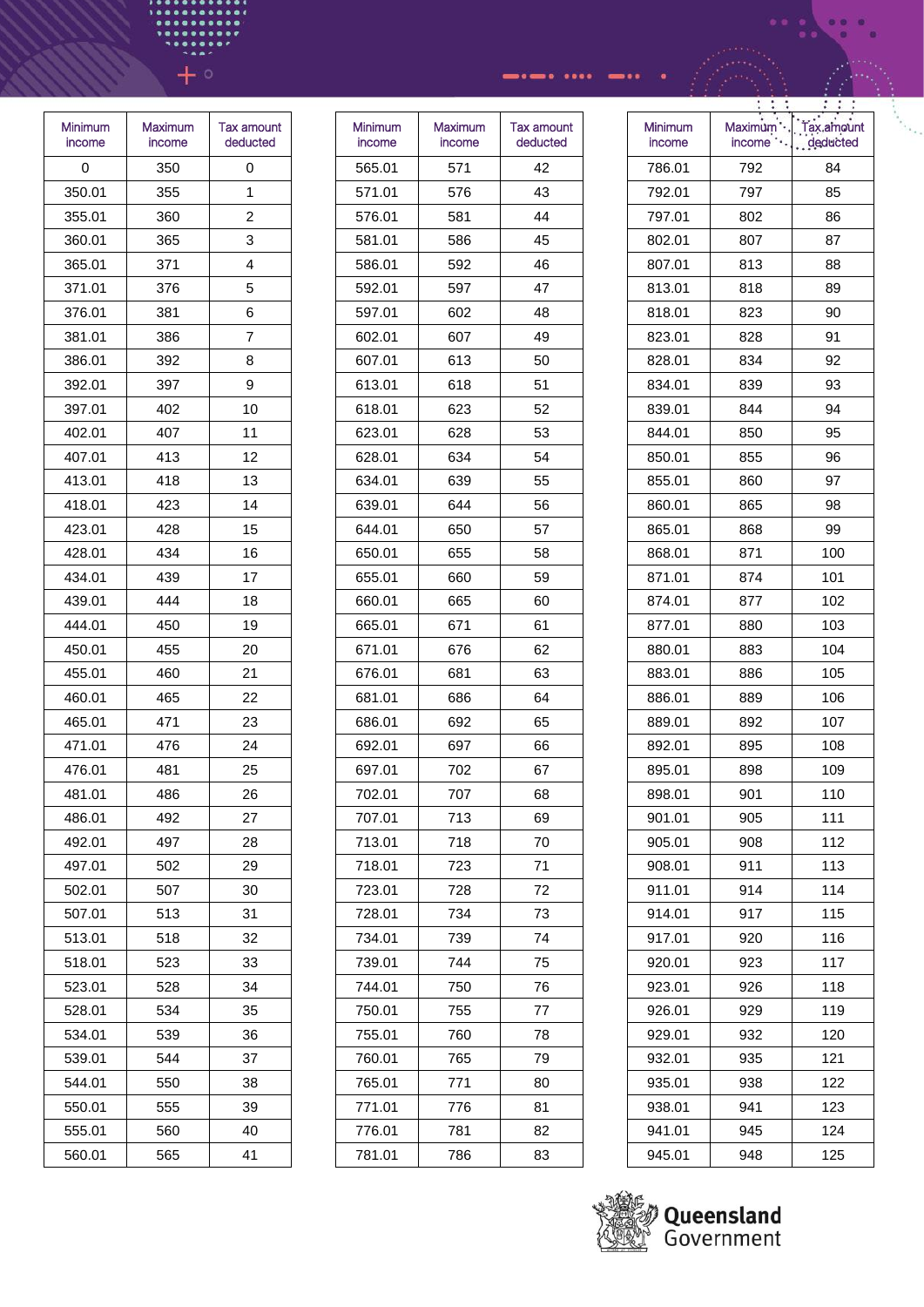| Minimum<br>income | Maximum<br>income | Tax amount<br>deducted |
|-------------------|-------------------|------------------------|
| 948.01            | 951               | 126                    |
| 951.01            | 954               | 127                    |
| 954.01            | 957               | 128                    |
| 957.01            | 960               | 129                    |
| 960.01            | 963               | 130                    |
| 963.01            | 966               | 131                    |
| 966.01            | 969               | 132                    |
| 969.01            | 972               | 133                    |
| 972.01            | 975               | 134                    |
| 975.01            | 978               | 135                    |
| 978.01            | 981               | 136                    |
| 981.01            | 985               | 137                    |
| 985.01            | 988               | 138                    |
| 988.01            | 991               | 139                    |
| 991.01            | 994               | 140                    |
| 994.01            | 997               | 141                    |
| 997.01            | 1000              | 142                    |
| 1000.01           | 1003              | 143                    |
| 1003.01           | 1006              | 144                    |
| 1006.01           | 1009              | 145                    |
| 1009.01           | 1012              | 146                    |
| 1012.01           | 1015              | 147                    |
| 1015.01           | 1018              | 148                    |
| 1018.01           | 1021              | 149                    |
| 1021.01           | 1025              | 150                    |
| 1025.01           | 1028              | 151                    |
| 1028.01           | 1031              | 152                    |
| 1031.01           | 1034              | 153                    |
| 1034.01           | 1037              | 154                    |
| 1037.01           | 1040              | 155                    |
| 1040.01           | 1043              | 156                    |
| 1043.01           | 1046              | 157                    |
| 1046.01           | 1049              | 158                    |
| 1049.01           | 1052              | 159                    |
| 1052.01           | 1055              | 160                    |
| 1055.01           | 1058              | 161                    |
| 1058.01           | 1061              | 162                    |
| 1061.01           | 1065              | 163                    |
| 1065.01           | 1068              | 164                    |
| 1068.01           | 1071              | 165                    |
| 1071.01           | 1074.             | 166                    |

 $\vdots$  $\vdots$ 

| Minimum<br>income | Maximum<br>income | Tax amount<br>deducted |
|-------------------|-------------------|------------------------|
| 1074.01           | 1077              | 167                    |
| 1077.01           | 1080              | 168                    |
| 1080.01           | 1083              | 169                    |
| 1083.01           | 1086              | 170                    |
| 1086.01           | 1089              | 171                    |
| 1089.01           | 1092              | 172                    |
| 1092.01           | 1095              | 173                    |
| 1095.01           | 1098              | 174                    |
| 1098.01           | 1101              | 175                    |
| 1101.01           | 1105              | 176                    |
| 1105.01           | 1108              | 177                    |
| 1108.01           | 1111              | 178                    |
| 1111.01           | 1114              | 179                    |
| 1114.01           | 1117              | 180                    |
| 1117.01           | 1120              | 181                    |
| 1120.01           | 1123              | 182                    |
| 1123.01           | 1126              | 183                    |
| 1126.01           | 1129              | 184                    |
| 1129.01           | 1132              | 185                    |
| 1132.01           | 1135              | 186                    |
| 1135.01           | 1138              | 187                    |
| 1138.01           | 1141              | 188                    |
| 1141.01           | 1145              | 189                    |
| 1145.01           | 1148              | 190                    |
| 1148.01           | 1151              | 191                    |
| 1151.01           | 1154              | 192                    |
| 1154.01           | 1157              | 193                    |
| 1157.01           | 1160              | 194                    |
| 1160.01           | 1163              | 195                    |
| 1163.01           | 1166              | 196                    |
| 1166.01           | 1169              | 197                    |
| 1169.01           | 1172              | 198                    |
| 1172.01           | 1175              | 199                    |
| 1175.01           | 1178              | 200                    |
| 1178.01           | 1181              | 201                    |
| 1181.01           | 1185              | 202                    |
| 1185.01           | 1188              | 203                    |
| 1188.01           | 1191              | 204                    |
| 1191.01           | 1194              | 205                    |
| 1194.01           | 1197              | 206                    |
| 1197.01           | 1200              | 207                    |
|                   |                   |                        |

....  $\bullet$ . . .

| Minimum<br>income | <b>Maximum</b><br>income | Tax amount<br>deducted |
|-------------------|--------------------------|------------------------|
| 1200.01           | 1203                     | 208                    |
| 1203.01           | 1206                     | 209                    |
| 1206.01           | 1209                     | 210                    |
| 1209.01           | 1212                     | 211                    |
| 1212.01           | 1215                     | 212                    |
| 1215.01           | 1218                     | 213                    |
| 1218.01           | 1221                     | 214                    |
| 1221.01           | 1225                     | 215                    |
| 1225.01           | 1228                     | 216                    |
| 1228.01           | 1231                     | 217                    |
| 1231.01           | 1234                     | 218                    |
| 1234.01           | 1237                     | 219                    |
| 1237.01           | 1240                     | 220                    |
| 1240.01           | 1243                     | 221                    |
| 1243.01           | 1246                     | 222                    |
| 1246.01           | 1249                     | 223                    |
| 1249.01           | 1252                     | 224                    |
| 1252.01           | 1255                     | 225                    |
| 1255.01           | 1258                     | 226                    |
| 1258.01           | 1261                     | 227                    |
| 1261.01           | 1265                     | 228                    |
| 1265.01           | 1268                     | 229                    |
| 1268.01           | 1271                     | 230                    |
| 1271.01           | 1274                     | 231                    |
| 1274.01           | 1277                     | 232                    |
| 1277.01           | 1280                     | 233                    |
| 1280.01           | 1283                     | 234                    |
| 1283.01           | 1286                     | 235                    |
| 1286.01           | 1289                     | 236                    |
| 1289.01           | 1292                     | 237                    |
| 1292.01           | 1295                     | 238                    |
| 1295.01           | 1298                     | 239                    |
| 1298.01           | 1301                     | 240                    |
| 1301.01           | 1305                     | 241                    |
| 1305.01           | 1308                     | 242                    |
| 1308.01           | 1311                     | 243                    |
| 1311.01           | 1314                     | 244                    |
| 1314.01           | 1317                     | 245                    |
| 1317.01           | 1320                     | 246                    |
| 1320.01           | 1323                     | 247                    |
| 1323.01           | 1326                     | 248                    |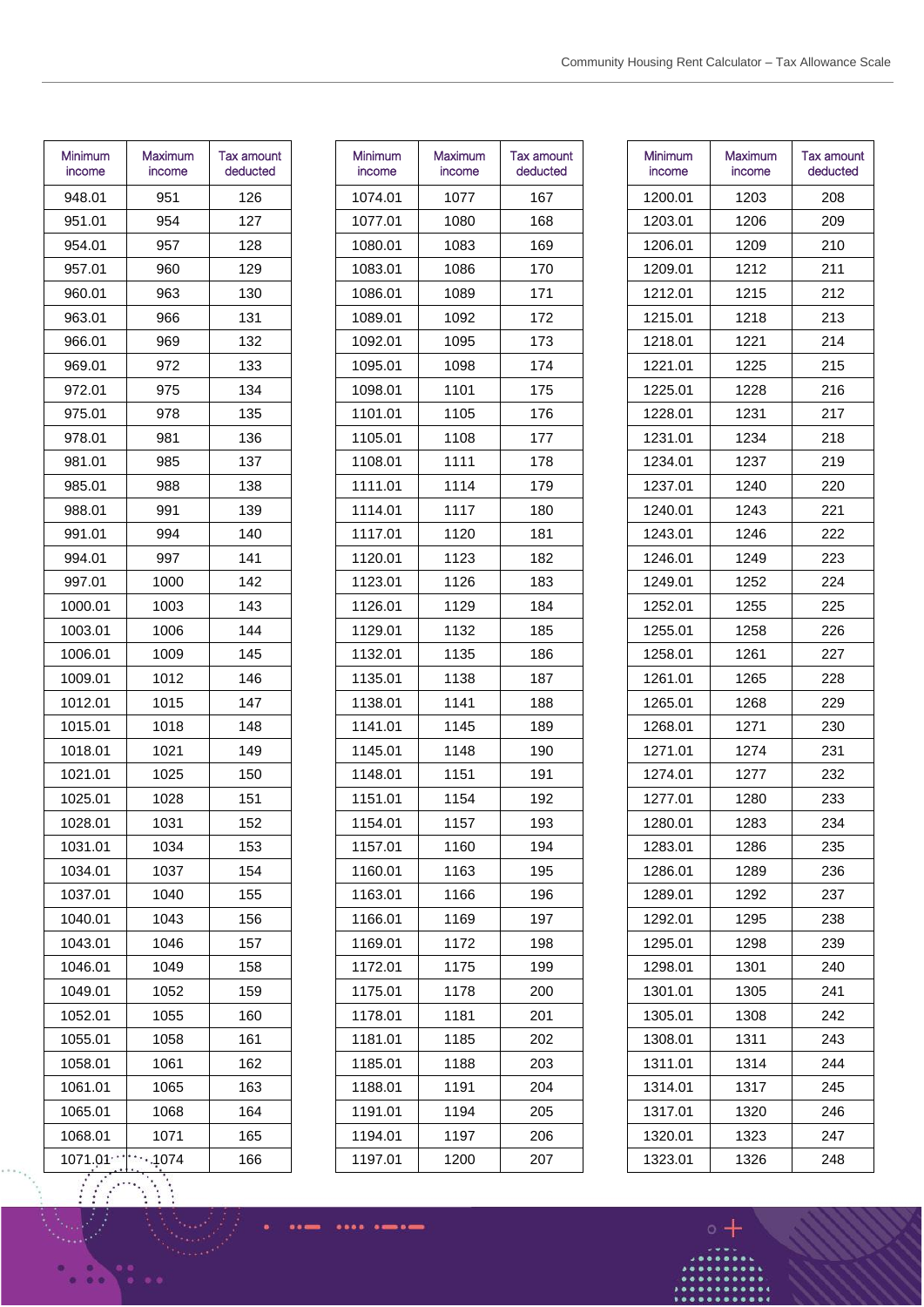| <b>Minimum</b><br>income | Maximum<br>income | <b>Tax amount</b><br>deducted |
|--------------------------|-------------------|-------------------------------|
| 1326.01                  | 1329              | 249                           |
| 1329.01                  | 1332              | 250                           |
| 1332.01                  | 1335              | 251                           |
| 1335.01                  | 1338              | 252                           |
| 1338.01                  | 1341              | 253                           |
| 1341.01                  | 1345              | 254                           |
| 1345.01                  | 1348              | 255                           |
| 1348.01                  | 1351              | 256                           |
| 1351.01                  | 1354              | 257                           |
| 1354.01                  | 1357              | 258                           |
| 1357.01                  | 1360              | 259                           |
| 1360.01                  | 1363              | 260                           |
| 1363.01                  | 1366              | 261                           |
| 1366.01                  | 1369              | 262                           |
| 1369.01                  | 1372              | 263                           |
| 1372.01                  | 1375              | 264                           |
| 1375.01                  | 1378              | 265                           |
| 1378.01                  | 1381              | 266                           |
| 1381.01                  | 1385              | 267                           |
| 1385.01                  | 1388              | 268                           |
| 1388.01                  | 1391              | 269                           |
| 1391.01                  | 1394              | 270                           |
| 1394.01                  | 1397              | 271                           |
| 1397.01                  | 1400              | 272                           |
| 1400.01                  | 1403              | 273                           |
| 1403.01                  | 1406              | 274                           |
| 1406.01                  | 1409              | 275                           |
| 1409.01                  | 1412              | 276                           |
| 1412.01                  | 1415              | 277                           |
| 1415.01                  | 1418              | 278                           |
| 1418.01                  | 1421              | 279                           |
| 1421.01                  | 1425              | 280                           |
| 1425.01                  | 1428              | 281                           |
| 1428.01                  | 1431              | 282                           |
| 1431.01                  | 1434              | 283                           |
| 1434.01                  | 1437              | 284                           |
| 1437.01                  | 1440              | 285                           |
| 1440.01                  | 1443              | 286                           |
| 1443.01                  | 1446              | 287                           |
| 1446.01                  | 1449              | 288                           |
| 1449.01                  | .1452             | 289                           |

| Minimum<br>income | Maximum<br>income | Tax amount<br>deducted |
|-------------------|-------------------|------------------------|
| 1452.01           | 1455              | 290                    |
| 1455.01           | 1458              | 291                    |
| 1458.01           | 1461              | 292                    |
| 1461.01           | 1465              | 293                    |
| 1465.01           | 1468              | 294                    |
| 1468.01           | 1471              | 295                    |
| 1471.01           | 1474              | 296                    |
| 1474.01           | 1477              | 297                    |
| 1477.01           | 1480              | 298                    |
| 1480.01           | 1483              | 299                    |
| 1483.01           | 1486              | 300                    |
| 1486.01           | 1489              | 301                    |
| 1489.01           | 1492              | 302                    |
| 1492.01           | 1495              | 303                    |
| 1495.01           | 1498              | 304                    |
| 1498.01           | 1501              | 305                    |
| 1501.01           | 1505              | 306                    |
| 1505.01           | 1508              | 307                    |
| 1508.01           | 1511              | 308                    |
| 1511.01           | 1514              | 309                    |
| 1514.01           | 1517              | 310                    |
| 1517.01           | 1520              | 311                    |
| 1520.01           | 1523              | 312                    |
| 1523.01           | 1526              | 313                    |
| 1526.01           | 1529              | 314                    |
| 1529.01           | 1532              | 315                    |
| 1532.01           | 1535              | 316                    |
| 1535.01           | 1538              | 317                    |
| 1538.01           | 1541              | 318                    |
| 1541.01           | 1545              | 319                    |
| 1545.01           | 1548              | 320                    |
| 1548.01           | 1551              | 321                    |
| 1551.01           | 1554              | 322                    |
| 1554.01           | 1557              | 323                    |
| 1557.01           | 1560              | 324                    |
| 1560.01           | 1563              | 325                    |
| 1563.01           | 1566              | 326                    |
| 1566.01           | 1569              | 327                    |
| 1569.01           | 1572              | 328                    |
| 1572.01           | 1575              | 329                    |
| 1575.01           | 1578              | 330                    |
|                   |                   |                        |

| Minimum<br>income | Maximum<br>income | Tax amount<br>deducted |
|-------------------|-------------------|------------------------|
| 1578.01           | 1581              | 331                    |
| 1581.01           | 1585              | 332                    |
| 1585.01           | 1588              | 333                    |
| 1588.01           | 1591              | 334                    |
| 1591.01           | 1594              | 335                    |
| 1594.01           | 1597              | 336                    |
| 1597.01           | 1600              | 337                    |
| 1600.01           | 1603              | 338                    |
| 1603.01           | 1606              | 339                    |
| 1606.01           | 1609              | 340                    |
| 1609.01           | 1612              | 341                    |
| 1612.01           | 1615              | 342                    |
| 1615.01           | 1618              | 343                    |
| 1618.01           | 1621              | 344                    |
| 1621.01           | 1625              | 345                    |
| 1625.01           | 1628              | 346                    |
| 1628.01           | 1631              | 347                    |
| 1631.01           | 1634              | 348                    |
| 1634.01           | 1637              | 349                    |
| 1637.01           | 1640              | 350                    |
| 1640.01           | 1643              | 351                    |
| 1643.01           | 1646              | 352                    |
| 1646.01           | 1649              | 353                    |
| 1649.01           | 1652              | 354                    |
| 1652.01           | 1655              | 355                    |
| 1655.01           | 1658              | 356                    |
| 1658.01           | 1661              | 357                    |
| 1661.01           | 1665              | 358                    |
| 1665.01           | 1668              | 359                    |
| 1668.01           | 1671              | 360                    |
| 1671.01           | 1674              | 361                    |
| 1674.01           | 1677              | 362                    |
| 1677.01           | 1680              | 363                    |
| 1680.01           | 1683              | 364                    |
| 1683.01           | 1686              | 365                    |
| 1686.01           | 1689              | 366                    |
| 1689.01           | 1692              | 367                    |
| 1692.01           | 1695              | 368                    |
| 1695.01           | 1698              | 369                    |
| 1698.01           | 1701              | 370                    |
| 1701.01           | 1705              | 371                    |

.....

....  $^{\circ}$ 

. . .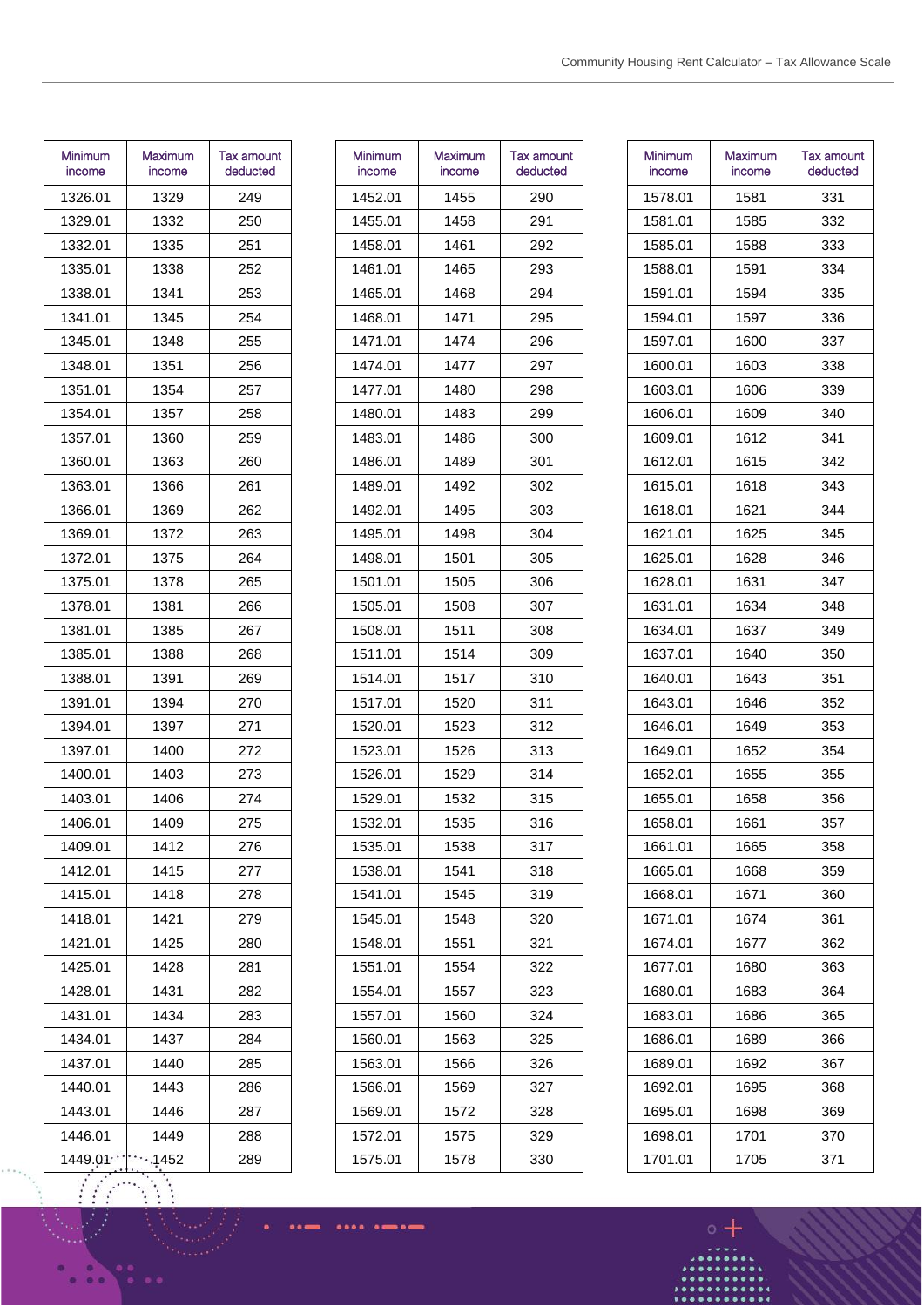| Minimum<br>income | Maximum<br>income | Tax amount<br>deducted |
|-------------------|-------------------|------------------------|
| 1705.01           | 1708              | 372                    |
| 1708.01           | 1711              | 373                    |
| 1711.01           | 1714              | 374                    |
| 1714.01           | 1717              | 375                    |
| 1717.01           | 1720              | 376                    |
| 1720.01           | 1723              | 377                    |
| 1723.01           | 1726              | 378                    |
| 1726.01           | 1729              | 379                    |
| 1729.01           | 1732              | 380                    |
| 1732.01           | 1735              | 381                    |
| 1735.01           | 1738              | 382                    |
| 1738.01           | 1741              | 383                    |
| 1741.01           | 1745              | 384                    |
| 1745.01           | 1748              | 385                    |
| 1748.01           | 1751              | 386                    |
| 1751.01           | 1754              | 387                    |
| 1754.01           | 1757              | 388                    |
| 1757.01           | 1760              | 389                    |
| 1760.01           | 1763              | 390                    |
| 1763.01           | 1766              | 391                    |
| 1766.01           | 1769              | 392                    |
| 1769.01           | 1772              | 393                    |
| 1772.01           | 1775              | 394                    |
| 1775.01           | 1778              | 395                    |
| 1778.01           | 1781              | 396                    |
| 1781.01           | 1785              | 397                    |
| 1785.01           | 1788              | 398                    |
| 1788.01           | 1791              | 399                    |
| 1791.01           | 1794              | 400                    |
| 1794.01           | 1797              | 401                    |
| 1797.01           | 1800              | 402                    |
| 1800.01           | 1803              | 403                    |
| 1803.01           | 1806              | 404                    |
| 1806.01           | 1809              | 405                    |
| 1809.01           | 1812              | 406                    |
| 1812.01           | 1815              | 407                    |
| 1815.01           | 1818              | 408                    |
| 1818.01           | 1821              | 409                    |
| 1821.01           | 1825              | 410                    |
| 1825.01           | 1828              | 411                    |
| 1828.01           | .1831             | 412                    |

| Minimum<br>income | Maximum<br>income | Tax amount<br>deducted |
|-------------------|-------------------|------------------------|
| 1831.01           | 1834              | 413                    |
| 1834.01           | 1837              | 414                    |
| 1837.01           | 1840              | 415                    |
| 1840.01           | 1843              | 416                    |
| 1843.01           | 1846              | 417                    |
| 1846.01           | 1849              | 418                    |
| 1849.01           | 1852              | 419                    |
| 1852.01           | 1855              | 420                    |
| 1855.01           | 1858              | 421                    |
| 1858.01           | 1861              | 422                    |
| 1861.01           | 1865              | 423                    |
| 1865.01           | 1868              | 424                    |
| 1868.01           | 1871              | 425                    |
| 1871.01           | 1874              | 426                    |
| 1874.01           | 1877              | 427                    |
| 1877.01           | 1880              | 428                    |
| 1880.01           | 1883              | 429                    |
| 1883.01           | 1886              | 430                    |
| 1886.01           | 1889              | 431                    |
| 1889.01           | 1892              | 432                    |
| 1892.01           | 1895              | 433                    |
| 1895.01           | 1898              | 434                    |
| 1898.01           | 1901              | 435                    |
| 1901.01           | 1905              | 436                    |
| 1905.01           | 1908              | 437                    |
| 1908.01           | 1911              | 438                    |
| 1911.01           | 1914              | 439                    |
| 1914.01           | 1917              | 440                    |
| 1917.01           | 1920              | 441                    |
| 1920.01           | 1923              | 442                    |
| 1923.01           | 1926              | 443                    |
| 1926.01           | 1929              | 444                    |
| 1929.01           | 1932              | 445                    |
| 1932.01           | 1935              | 446                    |
| 1935.01           | 1938              | 447                    |
| 1938.01           | 1941              | 448                    |
| 1941.01           | 1945              | 449                    |
| 1945.01           | 1948              | 450                    |
| 1948.01           | 1951              | 451                    |
| 1951.01           | 1954              | 452                    |
| 1954.01           | 1957              | 453                    |
|                   |                   |                        |

| Minimum<br>income | Maximum<br>income | Tax amount<br>deducted |
|-------------------|-------------------|------------------------|
| 1957.01           | 1960              | 454                    |
| 1960.01           | 1963              | 455                    |
| 1963.01           | 1966              | 456                    |
| 1966.01           | 1969              | 457                    |
| 1969.01           | 1972              | 458                    |
| 1972.01           | 1975              | 459                    |
| 1975.01           | 1978              | 460                    |
| 1978.01           | 1981              | 461                    |
| 1981.01           | 1985              | 462                    |
| 1985.01           | 1988              | 463                    |
| 1988.01           | 1991              | 464                    |
| 1991.01           | 1994              | 465                    |
| 1994.01           | 1997              | 466                    |
| 1997.01           | 2000              | 467                    |
| 2000.01           | 2003              | 468                    |
| 2003.01           | 2006              | 469                    |
| 2006.01           | 2009              | 470                    |
| 2009.01           | 2012              | 471                    |
| 2012.01           | 2015              | 472                    |
| 2015.01           | 2018              | 473                    |
| 2018.01           | 2021              | 474                    |
| 2021.01           | 2025              | 475                    |
| 2025.01           | 2028              | 476                    |
| 2028.01           | 2031              | 477                    |
| 2031.01           | 2034              | 478                    |
| 2034.01           | 2037              | 479                    |
| 2037.01           | 2040              | 480                    |
| 2040.01           | 2043              | 481                    |
| 2043.01           | 2046              | 482                    |
| 2046.01           | 2049              | 483                    |
| 2049.01           | 2052              | 484                    |
| 2052.01           | 2055              | 485                    |
| 2055.01           | 2058              | 486                    |
| 2058.01           | 2061              | 487                    |
| 2061.01           | 2065              | 488                    |
| 2065.01           | 2068              | 489                    |
| 2068.01           | 2071              | 490                    |
| 2071.01           | 2074              | 491                    |
| 2074.01           | 2077              | 492                    |
| 2077.01           | 2080              | 493                    |
| 2080.01           | 2083              | 494                    |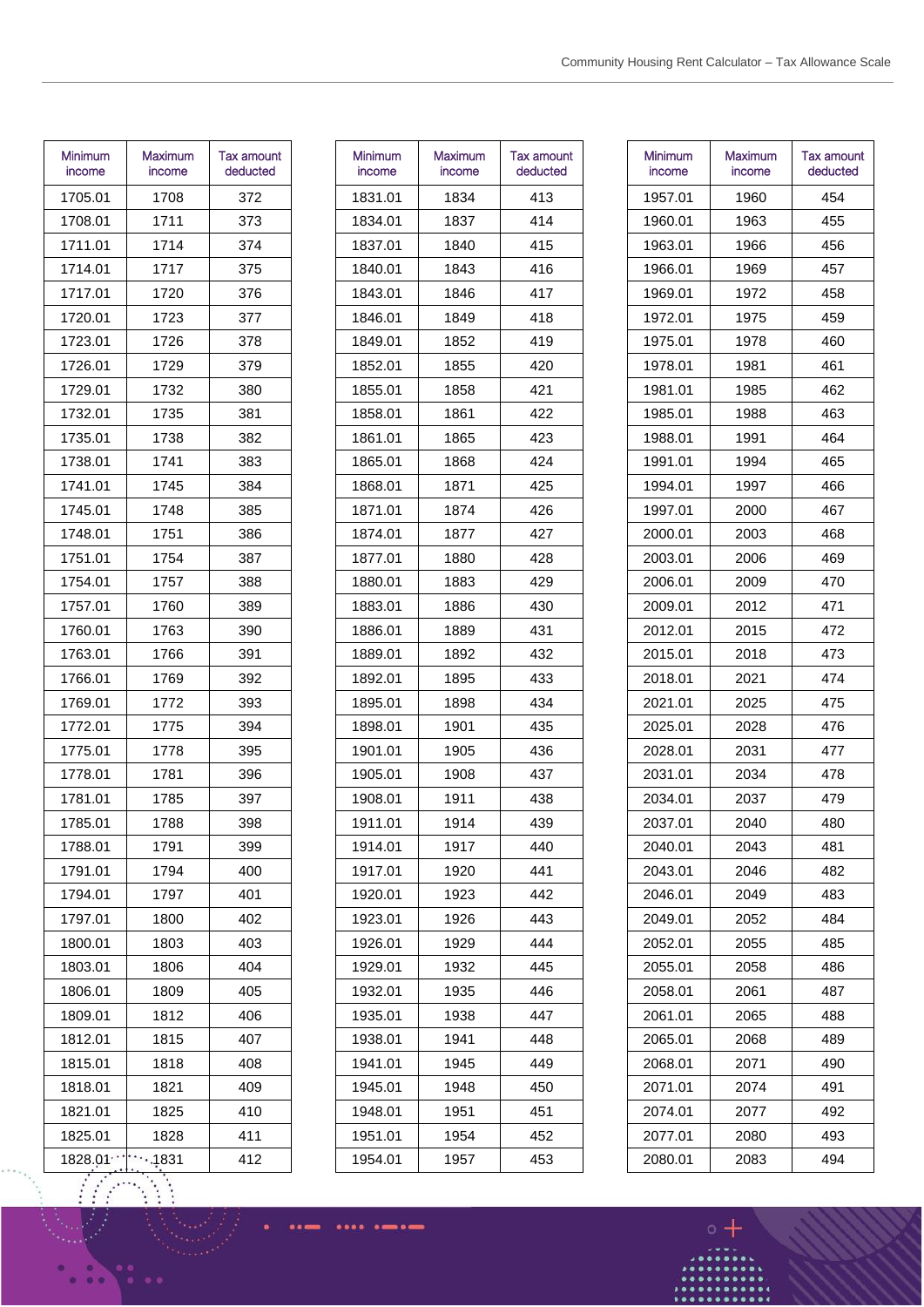| Minimum<br>income | Maximum<br>income | <b>Tax amount</b><br>deducted |
|-------------------|-------------------|-------------------------------|
| 2083.01           | 2086              | 495                           |
| 2086.01           | 2089              | 496                           |
| 2089.01           | 2092              | 497                           |
| 2092.01           | 2095              | 498                           |
| 2095.01           | 2098              | 499                           |
| 2098.01           | 2101              | 500                           |
| 2101.01           | 2105              | 501                           |
| 2105.01           | 2108              | 502                           |
| 2108.01           | 2111              | 503                           |
| 2111.01           | 2114              | 504                           |
| 2114.01           | 2117              | 505                           |
| 2117.01           | 2120              | 506                           |
| 2120.01           | 2123              | 507                           |
| 2123.01           | 2126              | 508                           |
| 2126.01           | 2129              | 509                           |
| 2129.01           | 2132              | 510                           |
| 2132.01           | 2135              | 511                           |
| 2135.01           | 2138              | 512                           |
| 2138.01           | 2141              | 513                           |
| 2141.01           | 2145              | 514                           |
| 2145.01           | 2148              | 515                           |
| 2148.01           | 2151              | 516                           |
| 2151.01           | 2154              | 517                           |
| 2154.01           | 2157              | 518                           |
| 2157.01           | 2160              | 519                           |
| 2160.01           | 2163              | 520                           |
| 2163.01           | 2166              | 521                           |
| 2166.01           | 2169              | 522                           |
| 2169.01           | 2172              | 523                           |
| 2172.01           | 2175              | 524                           |
| 2175.01           | 2178              | 525                           |
| 2178.01           | 2181              | 526                           |
| 2181.01           | 2185              | 527                           |
| 2185.01           | 2188              | 528                           |
| 2188.01           | 2191              | 529                           |
| 2191.01           | 2194              | 530                           |
| 2194.01           | 2197              | 531                           |
| 2197.01           | 2200              | 532                           |
| 2200.01           | 2203              | 533                           |
| 2203.01           | 2206              | 534                           |
| 2206.01           | ،2209             | 535                           |

| Minimum<br>income | Maximum<br>income | Tax amount<br>deducted |
|-------------------|-------------------|------------------------|
| 2209.01           | 2212              | 536                    |
| 2212.01           | 2215              | 537                    |
| 2215.01           | 2218              | 538                    |
| 2218.01           | 2221              | 539                    |
| 2221.01           | 2225              | 540                    |
| 2225.01           | 2228              | 541                    |
| 2228.01           | 2231              | 542                    |
| 2231.01           | 2234              | 543                    |
| 2234.01           | 2237              | 544                    |
| 2237.01           | 2240              | 545                    |
| 2240.01           | 2243              | 546                    |
| 2243.01           | 2246              | 547                    |
| 2246.01           | 2249              | 548                    |
| 2249.01           | 2252              | 549                    |
| 2252.01           | 2255              | 550                    |
| 2255.01           | 2258              | 551                    |
| 2258.01           | 2261              | 552                    |
| 2261.01           | 2265              | 553                    |
| 2265.01           | 2268              | 554                    |
| 2268.01           | 2271              | 555                    |
| 2271.01           | 2274              | 556                    |
| 2274.01           | 2277              | 557                    |
| 2277.01           | 2280              | 558                    |
| 2280.01           | 2283              | 559                    |
| 2283.01           | 2286              | 560                    |
| 2286.01           | 2289              | 561                    |
| 2289.01           | 2292              | 562                    |
| 2292.01           | 2295              | 563                    |
| 2295.01           | 2298              | 564                    |
| 2298.01           | 2301              | 565                    |
| 2301.01           | 2305              | 566                    |
| 2305.01           | 2307              | 567                    |
| 2307.01           | 2309              | 568                    |
| 2309.01           | 2312              | 569                    |
| 2312.01           | 2315              | 570                    |
| 2315.01           | 2317              | 571                    |
| 2317.01           | 2320              | 572                    |
| 2320.01           | 2323              | 573                    |
| 2323.01           | 2325              | 574                    |
| 2325.01           | 2328              | 575                    |
| 2328.01           | 2331              | 576                    |
|                   |                   |                        |

| Minimum<br>income | Maximum<br>income | Tax amount<br>deducted |
|-------------------|-------------------|------------------------|
| 2331.01           | 2334              | 577                    |
| 2334.01           | 2336              | 578                    |
| 2336.01           | 2339              | 579                    |
| 2339.01           | 2342              | 580                    |
| 2342.01           | 2344              | 581                    |
| 2344.01           | 2347              | 582                    |
| 2347.01           | 2350              | 583                    |
| 2350.01           | 2352              | 584                    |
| 2352.01           | 2355              | 585                    |
| 2355.01           | 2358              | 586                    |
| 2358.01           | 2361              | 587                    |
| 2361.01           | 2363              | 588                    |
| 2363.01           | 2366              | 589                    |
| 2366.01           | 2369              | 590                    |
| 2369.01           | 2371              | 591                    |
| 2371.01           | 2374              | 592                    |
| 2374.01           | 2377              | 593                    |
| 2377.01           | 2379              | 594                    |
| 2379.01           | 2382              | 595                    |
| 2382.01           | 2385              | 596                    |
| 2385.01           | 2388              | 597                    |
| 2388.01           | 2390              | 598                    |
| 2390.01           | 2393              | 599                    |
| 2393.01           | 2396              | 600                    |
| 2396.01           | 2398              | 601                    |
| 2398.01           | 2401              | 602                    |
| 2401.01           | 2404              | 603                    |
| 2404.01           | 2407              | 604                    |
| 2407.01           | 2409              | 605                    |
| 2409.01           | 2412              | 606                    |
| 2412.01           | 2415              | 607                    |
| 2415.01           | 2417              | 608                    |
| 2417.01           | 2420              | 609                    |
| 2420.01           | 2423              | 610                    |
| 2423.01           | 2425              | 611                    |
| 2425.01           | 2428              | 612                    |
| 2428.01           | 2431              | 613                    |
| 2431.01           | 2434              | 614                    |
| 2434.01           | 2436              | 615                    |
| 2436.01           | 2439              | 616                    |
| 2439.01           | 2442              | 617                    |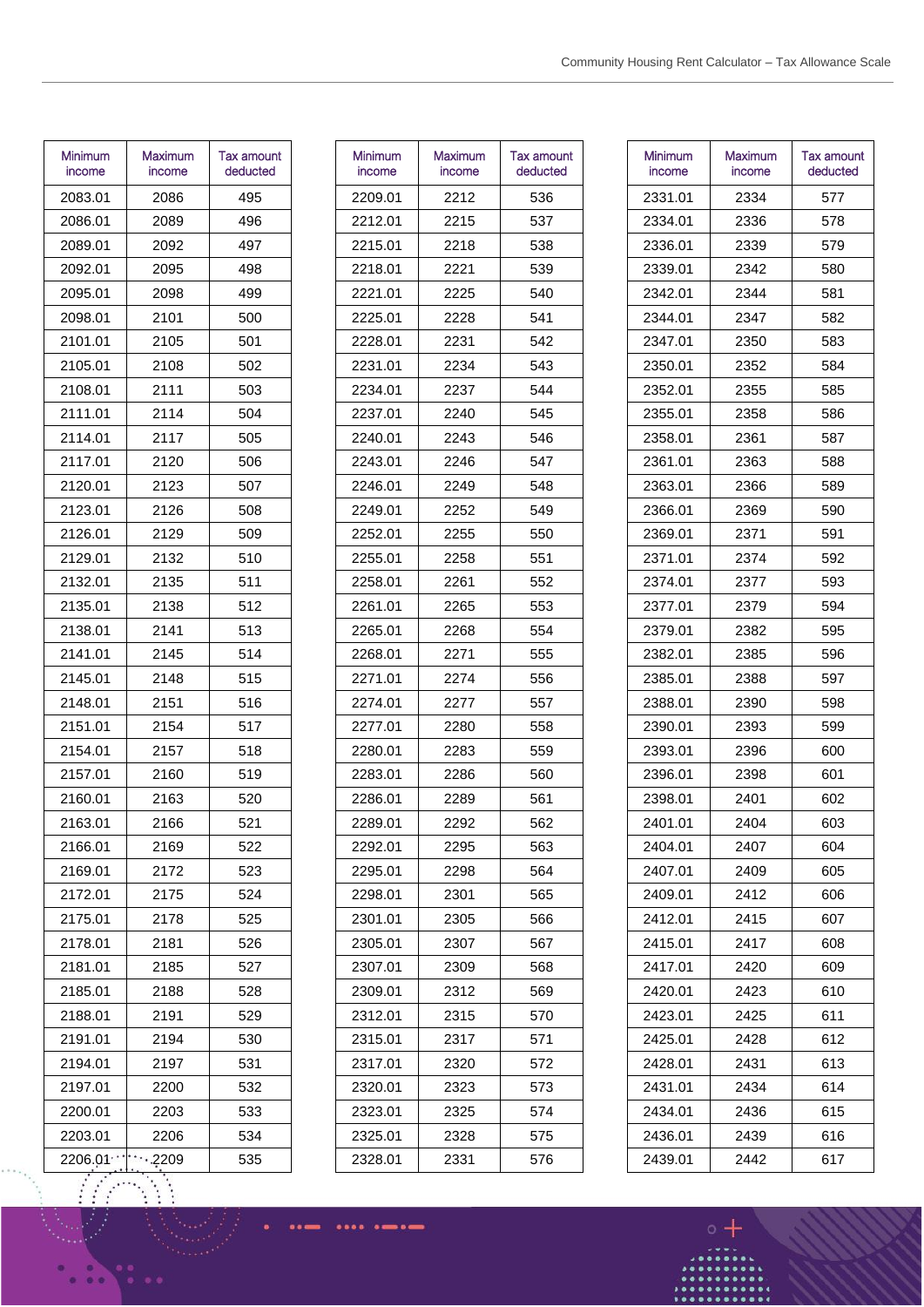| Minimum<br>income | Maximum<br>income | Tax amount<br>deducted |
|-------------------|-------------------|------------------------|
| 2442.01           | 2444              | 618                    |
| 2444.01           | 2447              | 619                    |
| 2447.01           | 2450              | 620                    |
| 2450.01           | 2452              | 621                    |
| 2452.01           | 2455              | 622                    |
| 2455.01           | 2458              | 623                    |
| 2458.01           | 2461              | 624                    |
| 2461.01           | 2463              | 625                    |
| 2463.01           | 2466              | 626                    |
| 2466.01           | 2469              | 627                    |
| 2469.01           | 2471              | 628                    |
| 2471.01           | 2474              | 629                    |
| 2474.01           | 2477              | 630                    |
| 2477.01           | 2479              | 631                    |
| 2479.01           | 2482              | 632                    |
| 2482.01           | 2485              | 633                    |
| 2485.01           | 2488              | 634                    |
| 2488.01           | 2490              | 635                    |
| 2490.01           | 2493              | 636                    |
| 2493.01           | 2496              | 637                    |
| 2496.01           | 2498              | 638                    |
| 2498.01           | 2501              | 639                    |
| 2501.01           | 2504              | 640                    |
| 2504.01           | 2507              | 641                    |
| 2507.01           | 2509              | 642                    |
| 2509.01           | 2512              | 643                    |
| 2512.01           | 2515              | 644                    |
| 2515.01           | 2517              | 645                    |
| 2517.01           | 2520              | 646                    |
| 2520.01           | 2523              | 647                    |
| 2523.01           | 2525              | 648                    |
| 2525.01           | 2528              | 649                    |
| 2528.01           | 2531              | 650                    |
| 2531.01           | 2534              | 651                    |
| 2534.01           | 2536              | 652                    |
| 2536.01           | 2539              | 653                    |
| 2539.01           | 2542              | 654                    |
| 2542.01           | 2544              | 655                    |
| 2544.01           | 2547              | 656                    |
| 2547.01           | 2550              | 657                    |
| 2550.01           | .2552             | 658                    |

| Minimum<br>income | Maximum<br>income | Tax amount<br>deducted |
|-------------------|-------------------|------------------------|
| 2552.01           | 2555              | 659                    |
| 2555.01           | 2558              | 660                    |
| 2558.01           | 2561              | 661                    |
| 2561.01           | 2563              | 662                    |
| 2563.01           | 2566              | 663                    |
| 2566.01           | 2569              | 664                    |
| 2569.01           | 2571              | 665                    |
| 2571.01           | 2574              | 666                    |
| 2574.01           | 2577              | 667                    |
| 2577.01           | 2579              | 668                    |
| 2579.01           | 2582              | 669                    |
| 2582.01           | 2585              | 670                    |
| 2585.01           | 2588              | 671                    |
| 2588.01           | 2590              | 672                    |
| 2590.01           | 2593              | 673                    |
| 2593.01           | 2596              | 674                    |
| 2596.01           | 2598              | 675                    |
| 2598.01           | 2601              | 676                    |
| 2601.01           | 2604              | 677                    |
| 2604.01           | 2607              | 678                    |
| 2607.01           | 2609              | 679                    |
| 2609.01           | 2612              | 680                    |
| 2612.01           | 2615              | 681                    |
| 2615.01           | 2617              | 682                    |
| 2617.01           | 2620              | 683                    |
| 2620.01           | 2623              | 684                    |
| 2623.01           | 2625              | 685                    |
| 2625.01           | 2628              | 686                    |
| 2628.01           | 2631              | 687                    |
| 2631.01           | 2634              | 688                    |
| 2634.01           | 2636              | 689                    |
| 2636.01           | 2639              | 690                    |
| 2639.01           | 2642              | 691                    |
| 2642.01           | 2644              | 692                    |
| 2644.01           | 2647              | 693                    |
| 2647.01           | 2650              | 694                    |
| 2650.01           | 2652              | 695                    |
| 2652.01           | 2655              | 696                    |
| 2655.01           | 2658              | 697                    |
| 2658.01           | 2661              | 698                    |
| 2661.01           | 2663              | 699                    |
|                   |                   |                        |

....  $\bullet$ . . .

| Minimum<br>income | Maximum<br>income | Tax amount<br>deducted |
|-------------------|-------------------|------------------------|
| 2663.01           | 2666              | 700                    |
| 2666.01           | 2669              | 701                    |
| 2669.01           | 2671              | 702                    |
| 2671.01           | 2674              | 703                    |
| 2674.01           | 2677              | 704                    |
| 2677.01           | 2679              | 705                    |
| 2679.01           | 2682              | 706                    |
| 2682.01           | 2685              | 707                    |
| 2685.01           | 2688              | 708                    |
| 2688.01           | 2690              | 709                    |
| 2690.01           | 2693              | 710                    |
| 2693.01           | 2696              | 711                    |
| 2696.01           | 2698              | 712                    |
| 2698.01           | 2701              | 713                    |
| 2701.01           | 2704              | 714                    |
| 2704.01           | 2707              | 715                    |
| 2707.01           | 2709              | 716                    |
| 2709.01           | 2712              | 717                    |
| 2712.01           | 2715              | 718                    |
| 2715.01           | 2717              | 719                    |
| 2717.01           | 2720              | 720                    |
| 2720.01           | 2723              | 721                    |
| 2723.01           | 2725              | 722                    |
| 2725.01           | 2728              | 723                    |
| 2728.01           | 2731              | 724                    |
| 2731.01           | 2734              | 725                    |
| 2734.01           | 2736              | 726                    |
| 2736.01           | 2739              | 727                    |
| 2739.01           | 2742              | 728                    |
| 2742.01           | 2744              | 729                    |
| 2744.01           | 2747              | 730                    |
| 2747.01           | 2750              | 731                    |
| 2750.01           | 2752              | 732                    |
| 2752.01           | 2755              | 733                    |
| 2755.01           | 2758              | 734                    |
| 2758.01           | 2761              | 735                    |
| 2761.01           | 2763              | 736                    |
| 2763.01           | 2766              | 737                    |
| 2766.01           | 2769              | 738                    |
| 2769.01           | 2771              | 739                    |
| 2771.01           | 2774              | 740                    |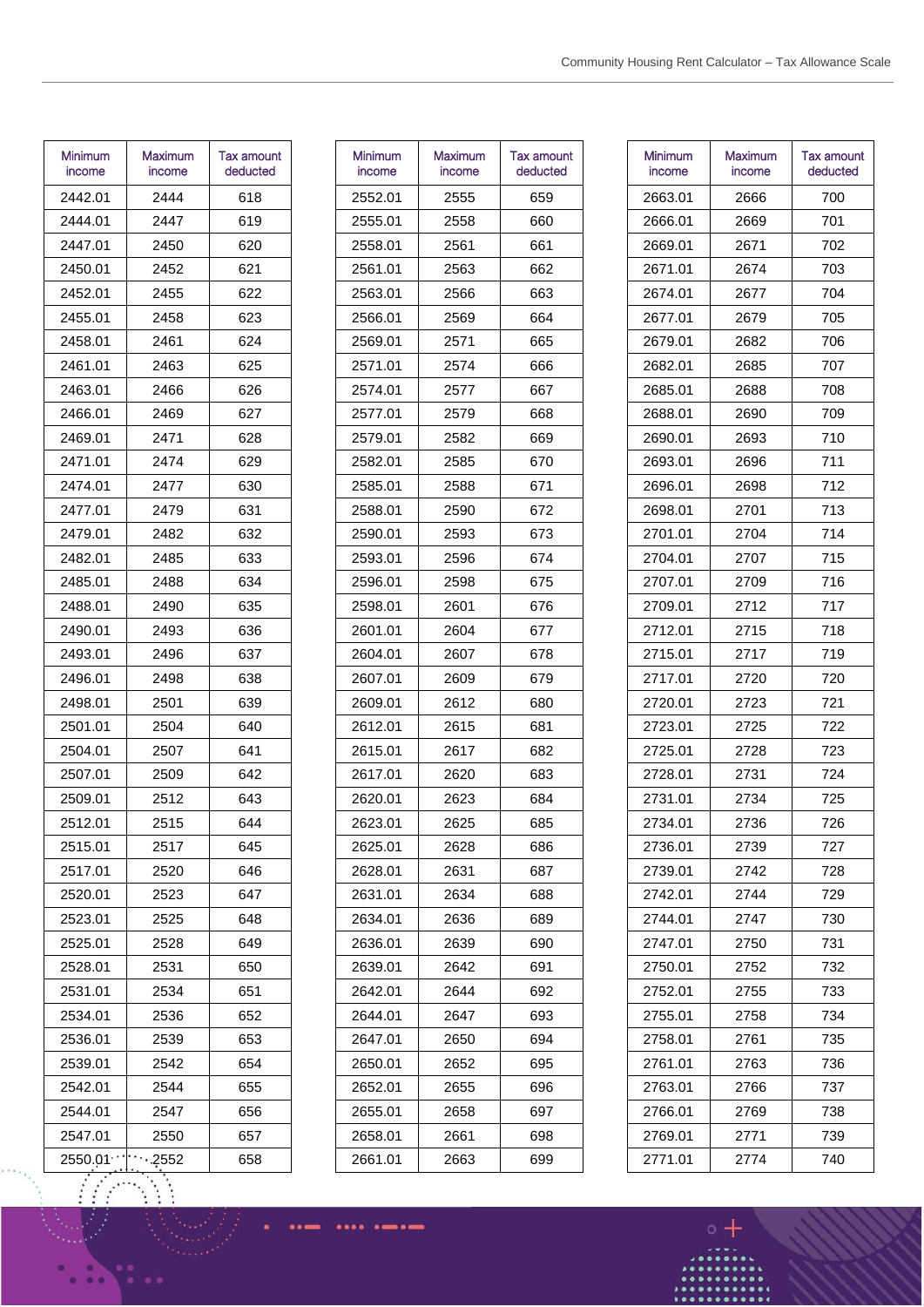| Minimum<br>income | Maximum<br>income | Tax amount<br>deducted |
|-------------------|-------------------|------------------------|
| 2774.01           | 2777              | 741                    |
| 2777.01           | 2779              | 742                    |
| 2779.01           | 2782              | 743                    |
| 2782.01           | 2785              | 744                    |
| 2785.01           | 2788              | 745                    |
| 2788.01           | 2790              | 746                    |
| 2790.01           | 2793              | 747                    |
| 2793.01           | 2796              | 748                    |
| 2796.01           | 2798              | 749                    |
| 2798.01           | 2801              | 750                    |
| 2801.01           | 2804              | 751                    |
| 2804.01           | 2807              | 752                    |
| 2807.01           | 2809              | 753                    |
| 2809.01           | 2812              | 754                    |
| 2812.01           | 2815              | 755                    |
| 2815.01           | 2817              | 756                    |
| 2817.01           | 2820              | 757                    |
| 2820.01           | 2823              | 758                    |
| 2823.01           | 2825              | 759                    |
| 2825.01           | 2828              | 760                    |
| 2828.01           | 2831              | 761                    |
| 2831.01           | 2834              | 762                    |
| 2834.01           | 2836              | 763                    |
| 2836.01           | 2839              | 764                    |
| 2839.01           | 2842              | 765                    |
| 2842.01           | 2844              | 766                    |
| 2844.01           | 2847              | 767                    |
| 2847.01           | 2850              | 768                    |
| 2850.01           | 2852              | 769                    |
| 2852.01           | 2855              | 770                    |
| 2855.01           | 2858              | 771                    |
| 2858.01           | 2861              | 772                    |
| 2861.01           | 2863              | 773                    |
| 2863.01           | 2866              | 774                    |
| 2866.01           | 2869              | 775                    |
| 2869.01           | 2871              | 776                    |
| 2871.01           | 2874              | 777                    |
| 2874.01           | 2877              | 778                    |
| 2877.01           | 2879              | 779                    |
| 2879.01           | 2882              | 780                    |
| 2882.01           | .2885             | 781                    |

| Minimum<br>income | Maximum<br>income | Tax amount<br>deducted |
|-------------------|-------------------|------------------------|
| 2885.01           | 2888              | 782                    |
| 2888.01           | 2890              | 783                    |
| 2890.01           | 2893              | 784                    |
| 2893.01           | 2896              | 785                    |
| 2896.01           | 2898              | 786                    |
| 2898.01           | 2901              | 787                    |
| 2901.01           | 2904              | 788                    |
| 2904.01           | 2907              | 789                    |
| 2907.01           | 2909              | 790                    |
| 2909.01           | 2912              | 791                    |
| 2912.01           | 2915              | 792                    |
| 2915.01           | 2917              | 793                    |
| 2917.01           | 2920              | 794                    |
| 2920.01           | 2923              | 795                    |
| 2923.01           | 2925              | 796                    |
| 2925.01           | 2928              | 797                    |
| 2928.01           | 2931              | 798                    |
| 2931.01           | 2934              | 799                    |
| 2934.01           | 2936              | 800                    |
| 2936.01           | 2939              | 801                    |
| 2939.01           | 2942              | 802                    |
| 2942.01           | 2944              | 803                    |
| 2944.01           | 2947              | 804                    |
| 2947.01           | 2950              | 805                    |
| 2950.01           | 2952              | 806                    |
| 2952.01           | 2955              | 807                    |
| 2955.01           | 2958              | 808                    |
| 2958.01           | 2961              | 809                    |
| 2961.01           | 2963              | 810                    |
| 2963.01           | 2966              | 811                    |
| 2966.01           | 2969              | 812                    |
| 2969.01           | 2971              | 813                    |
| 2971.01           | 2974              | 814                    |
| 2974.01           | 2977              | 815                    |
| 2977.01           | 2979              | 816                    |
| 2979.01           | 2982              | 817                    |
| 2982.01           | 2985              | 818                    |
| 2985.01           | 2988              | 819                    |
| 2988.01           | 2990              | 820                    |
| 2990.01           | 2993              | 821                    |
| 2993.01           | 2996              | 822                    |
|                   |                   |                        |

....  $\bullet$ . . .

| Minimum<br>income | Maximum<br>income | Tax amount<br>deducted |
|-------------------|-------------------|------------------------|
| 2996.01           | 2998              | 823                    |
| 2998.01           | 3001              | 824                    |
| 3001.01           | 3004              | 825                    |
| 3004.01           | 3007              | 826                    |
| 3007.01           | 3009              | 827                    |
| 3009.01           | 3012              | 828                    |
| 3012.01           | 3015              | 829                    |
| 3015.01           | 3017              | 830                    |
| 3017.01           | 3020              | 831                    |
| 3020.01           | 3023              | 832                    |
| 3023.01           | 3025              | 833                    |
| 3025.01           | 3028              | 834                    |
| 3028.01           | 3031              | 835                    |
| 3031.01           | 3034              | 836                    |
| 3034.01           | 3036              | 837                    |
| 3036.01           | 3039              | 838                    |
| 3039.01           | 3042              | 839                    |
| 3042.01           | 3044              | 840                    |
| 3044.01           | 3047              | 841                    |
| 3047.01           | 3050              | 842                    |
| 3050.01           | 3052              | 843                    |
| 3052.01           | 3055              | 844                    |
| 3055.01           | 3058              | 845                    |
| 3058.01           | 3061              | 846                    |
| 3061.01           | 3063              | 847                    |
| 3063.01           | 3066              | 848                    |
| 3066.01           | 3069              | 849                    |
| 3069.01           | 3071              | 850                    |
| 3071.01           | 3074              | 851                    |
| 3074.01           | 3077              | 852                    |
| 3077.01           | 3079              | 853                    |
| 3079.01           | 3082              | 854                    |
| 3082.01           | 3085              | 855                    |
| 3085.01           | 3088              | 856                    |
| 3088.01           | 3090              | 857                    |
| 3090.01           | 3093              | 858                    |
| 3093.01           | 3096              | 859                    |
| 3096.01           | 3098              | 860                    |
| 3098.01           | 3101              | 861                    |
| 3101.01           | 3104              | 862                    |
| 3104.01           | 3107              | 863                    |
|                   |                   |                        |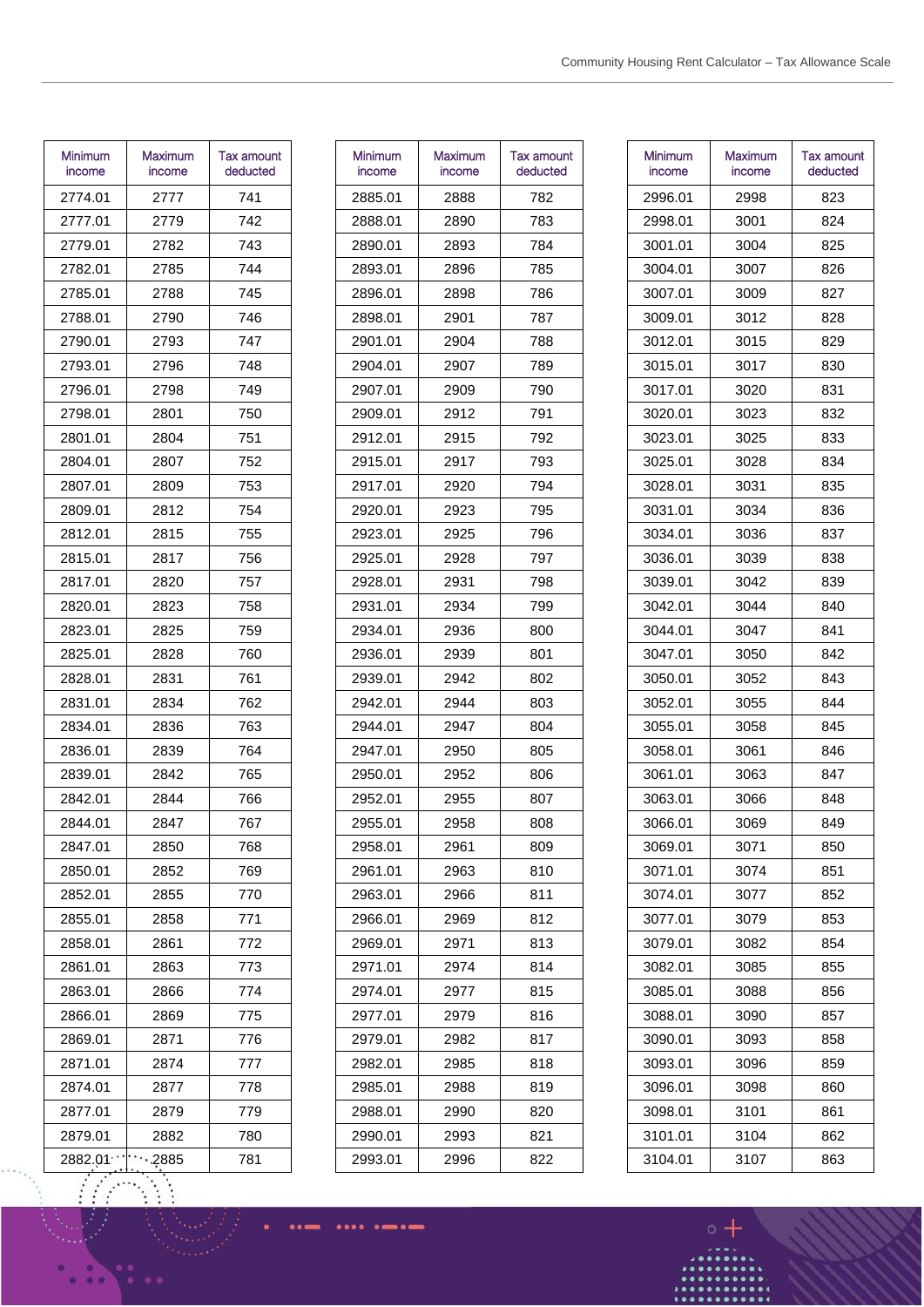| Minimum<br>income | Maximum<br>income | Tax amount<br>deducted |
|-------------------|-------------------|------------------------|
| 3107.01           | 3109              | 864                    |
| 3109.01           | 3112              | 865                    |
| 3112.01           | 3115              | 866                    |
| 3115.01           | 3117              | 867                    |
| 3117.01           | 3120              | 868                    |
| 3120.01           | 3123              | 869                    |
| 3123.01           | 3125              | 870                    |
| 3125.01           | 3128              | 871                    |
| 3128.01           | 3131              | 872                    |
| 3131.01           | 3134              | 873                    |
| 3134.01           | 3136              | 874                    |
| 3136.01           | 3139              | 875                    |
| 3139.01           | 3142              | 876                    |
| 3142.01           | 3144              | 877                    |
| 3144.01           | 3147              | 878                    |
| 3147.01           | 3150              | 879                    |
| 3150.01           | 3152              | 880                    |
| 3152.01           | 3155              | 881                    |
| 3155.01           | 3158              | 882                    |
| 3158.01           | 3161              | 883                    |
| 3161.01           | 3163              | 884                    |
| 3163.01           | 3166              | 885                    |
| 3166.01           | 3169              | 886                    |
| 3169.01           | 3171              | 887                    |
| 3171.01           | 3174              | 888                    |
| 3174.01           | 3177              | 889                    |
| 3177.01           | 3179              | 890                    |
| 3179.01           | 3182              | 891                    |
| 3182.01           | 3185              | 892                    |
| 3185.01           | 3188              | 893                    |
| 3188.01           | 3190              | 894                    |
| 3190.01           | 3193              | 895                    |
| 3193.01           | 3196              | 896                    |
| 3196.01           | 3198              | 897                    |
| 3198.01           | 3201              | 898                    |
| 3201.01           | 3204              | 899                    |
| 3204.01           | 3207              | 900                    |
| 3207.01           | 3209              | 901                    |
| 3209.01           | 3212              | 902                    |
| 3212.01           | 3215              | 903                    |
| 3215.01           | 3217              | 904                    |

 $\vdots$  $\ddot{\cdot}$ 

| Minimum<br>income | <b>Maximum</b><br>income | Tax amount<br>deducted |
|-------------------|--------------------------|------------------------|
| 3217.01           | 3220                     | 905                    |
| 3220.01           | 3223                     | 906                    |
| 3223.01           | 3225                     | 907                    |
| 3225.01           | 3228                     | 908                    |
| 3228.01           | 3231                     | 909                    |
| 3231.01           | 3234                     | 910                    |
| 3234.01           | 3236                     | 911                    |
| 3236.01           | 3239                     | 912                    |
| 3239.01           | 3242                     | 913                    |
| 3242.01           | 3244                     | 914                    |
| 3244.01           | 3247                     | 915                    |
| 3247.01           | 3250                     | 916                    |
| 3250.01           | 3252                     | 917                    |
| 3252.01           | 3255                     | 918                    |
| 3255.01           | 3258                     | 919                    |
| 3258.01           | 3261                     | 920                    |
| 3261.01           | 3263                     | 921                    |
| 3263.01           | 3266                     | 922                    |
| 3266.01           | 3269                     | 923                    |
| 3269.01           | 3271                     | 924                    |
| 3271.01           | 3274                     | 925                    |
| 3274.01           | 3277                     | 926                    |
| 3277.01           | 3279                     | 927                    |
| 3279.01           | 3282                     | 928                    |
| 3282.01           | 3285                     | 929                    |
| 3285.01           | 3288                     | 930                    |
| 3288.01           | 3290                     | 931                    |
| 3290.01           | 3293                     | 932                    |
| 3293.01           | 3296                     | 933                    |
| 3296.01           | 3298                     | 934                    |
| 3298.01           | 3301                     | 935                    |
| 3301.01           | 3304                     | 936                    |
| 3304.01           | 3307                     | 937                    |
| 3307.01           | 3309                     | 938                    |
| 3309.01           | 3312                     | 939                    |
| 3312.01           | 3315                     | 940                    |
| 3315.01           | 3317                     | 941                    |
| 3317.01           | 3320                     | 942                    |
| 3320.01           | 3323                     | 943                    |
| 3323.01           | 3325                     | 944                    |
| 3325.01           | 3328                     | 945                    |
|                   |                          |                        |

....  $^{\circ}$ . . .

| Minimum<br>income | Maximum<br>income | Tax amount<br>deducted |
|-------------------|-------------------|------------------------|
| 3328.01           | 3331              | 946                    |
| 3331.01           | 3334              | 947                    |
| 3334.01           | 3336              | 948                    |
| 3336.01           | 3339              | 949                    |
| 3339.01           | 3342              | 950                    |
| 3342.01           | 3344              | 951                    |
| 3344.01           | 3347              | 952                    |
| 3347.01           | 3350              | 953                    |
| 3350.01           | 3352              | 954                    |
| 3352.01           | 3355              | 955                    |
| 3355.01           | 3358              | 956                    |
| 3358.01           | 3361              | 957                    |
| 3361.01           | 3363              | 958                    |
| 3363.01           | 3366              | 959                    |
| 3366.01           | 3369              | 960                    |
| 3369.01           | 3371              | 961                    |
| 3371.01           | 3374              | 962                    |
| 3374.01           | 3377              | 963                    |
| 3377.01           | 3379              | 964                    |
| 3379.01           | 3382              | 965                    |
| 3382.01           | 3385              | 966                    |
| 3385.01           | 3388              | 967                    |
| 3388.01           | 3390              | 968                    |
| 3390.01           | 3393              | 969                    |
| 3393.01           | 3396              | 970                    |
| 3396.01           | 3398              | 971                    |
| 3398.01           | 3401              | 972                    |
| 3401.01           | 3404              | 973                    |
| 3404.01           | 3407              | 974                    |
| 3407.01           | 3409              | 975                    |
| 3409.01           | 3412              | 976                    |
| 3412.01           | 3415              | 977                    |
| 3415.01           | 3417              | 978                    |
| 3417.01           | 3420              | 979                    |
| 3420.01           | 3423              | 980                    |
| 3423.01           | 3425              | 981                    |
| 3425.01           | 3428              | 982                    |
| 3428.01           | 3431              | 983                    |
| 3431.01           | 3434              | 984                    |
| 3434.01           | 3436              | 985                    |
| 3436.01           | 3439              | 986                    |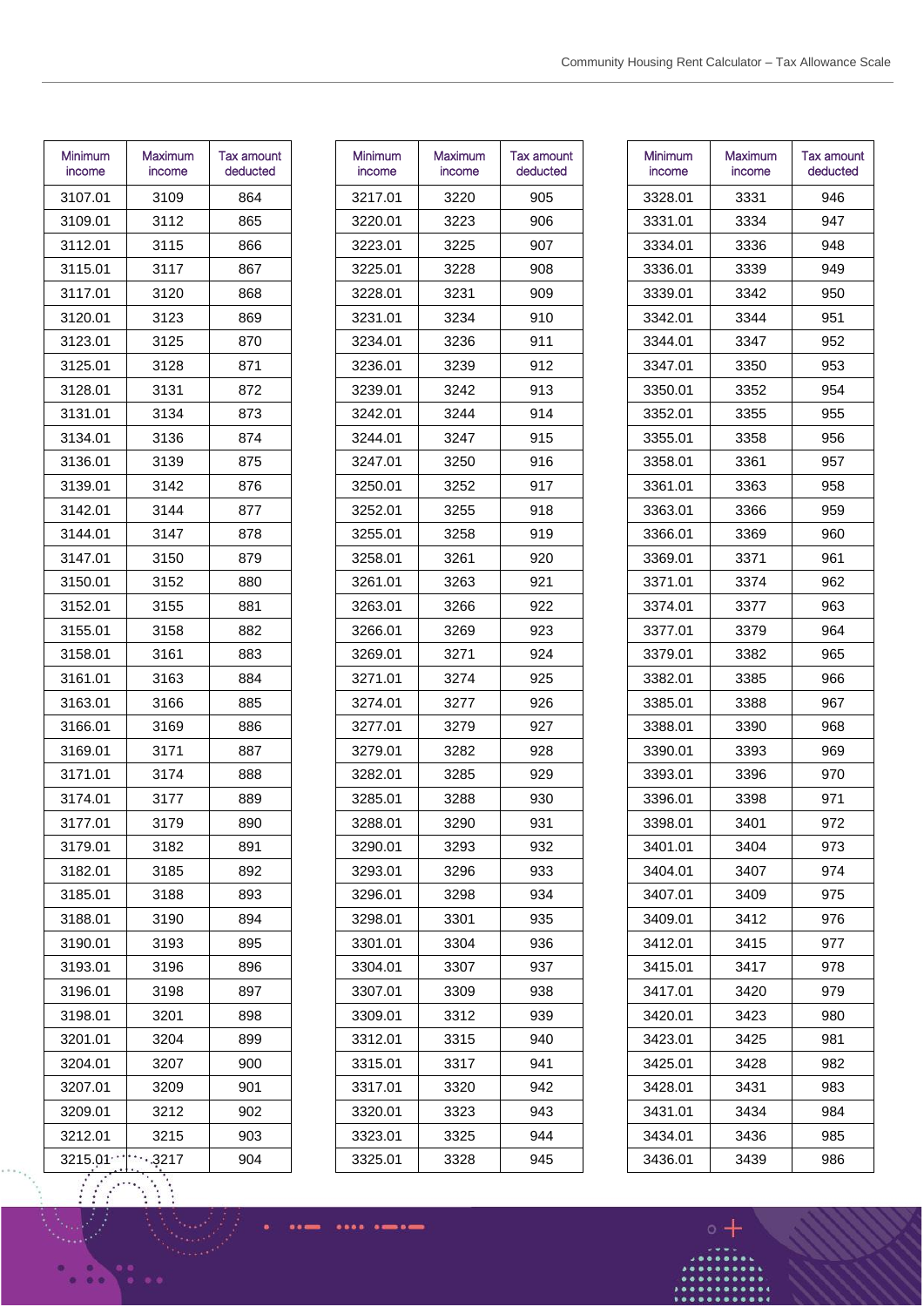| Minimum<br>income | Maximum<br>income | Tax amount<br>deducted |
|-------------------|-------------------|------------------------|
| 3439.01           | 3442              | 987                    |
| 3442.01           | 3444              | 988                    |
| 3444.01           | 3447              | 989                    |
| 3447.01           | 3450              | 990                    |
| 3450.01           | 3452              | 991                    |
| 3452.01           | 3455              | 992                    |
| 3455.01           | 3458              | 993                    |
| 3458.01           | 3461              | 994                    |
| 3461.01           | 3463              | 995                    |
| 3463.01           | 3465              | 996                    |
| 3465.01           | 3467              | 997                    |
| 3467.01           | 3469              | 998                    |
| 3469.01           | 3472              | 999                    |
| 3472.01           | 3474              | 1000                   |
| 3474.01           | 3476              | 1001                   |
| 3476.01           | 3478              | 1002                   |
| 3478.01           | 3481              | 1003                   |
| 3481.01           | 3483              | 1004                   |
| 3483.01           | 3485              | 1005                   |
| 3485.01           | 3487              | 1006                   |
| 3487.01           | 3489              | 1007                   |
| 3489.01           | 3492              | 1008                   |
| 3492.01           | 3494              | 1009                   |
| 3494.01           | 3496              | 1010                   |
| 3496.01           | 3498              | 1011                   |
| 3498.01           | 3501              | 1012                   |
| 3501.01           | 3503              | 1013                   |
| 3503.01           | 3505              | 1014                   |
| 3505.01           | 3507              | 1015                   |
| 3507.01           | 3509              | 1016                   |
| 3509.01           | 3512              | 1017                   |
| 3512.01           | 3514              | 1018                   |
| 3514.01           | 3516              | 1019                   |
| 3516.01           | 3518              | 1020                   |
| 3518.01           | 3521              | 1021                   |
| 3521.01           | 3523              | 1022                   |
| 3523.01           | 3525              | 1023                   |
| 3525.01           | 3527              | 1024                   |
| 3527.01           | 3529              | 1025                   |
| 3529.01           | 3532              | 1026                   |
| 3532.01           | 3534              | 1027                   |

| <b>Minimum</b><br>income | <b>Maximum</b><br>income | Tax amount<br>deducted |
|--------------------------|--------------------------|------------------------|
| 3534.01                  | 3536                     | 1028                   |
| 3536.01                  | 3538                     | 1029                   |
| 3538.01                  | 3541                     | 1030                   |
| 3541.01                  | 3543                     | 1031                   |
| 3543.01                  | 3545                     | 1032                   |
| 3545.01                  | 3547                     | 1033                   |
| 3547.01                  | 3549                     | 1034                   |
| 3549.01                  | 3552                     | 1035                   |
| 3552.01                  | 3554                     | 1036                   |
| 3554.01                  | 3556                     | 1037                   |
| 3556.01                  | 3558                     | 1038                   |
| 3558.01                  | 3561                     | 1039                   |
| 3561.01                  | 3563                     | 1040                   |
| 3563.01                  | 3565                     | 1041                   |
| 3565.01                  | 3567                     | 1042                   |
| 3567.01                  | 3569                     | 1043                   |
| 3569.01                  | 3572                     | 1044                   |
| 3572.01                  | 3574                     | 1045                   |
| 3574.01                  | 3576                     | 1046                   |
| 3576.01                  | 3578                     | 1047                   |
| 3578.01                  | 3581                     | 1048                   |
| 3581.01                  | 3583                     | 1049                   |
| 3583.01                  | 3585                     | 1050                   |
| 3585.01                  | 3587                     | 1051                   |
| 3587.01                  | 3589                     | 1052                   |
| 3589.01                  | 3592                     | 1053                   |
| 3592.01                  | 3594                     | 1054                   |
| 3594.01                  | 3596                     | 1055                   |
| 3596.01                  | 3598                     | 1056                   |
| 3598.01                  | 3601                     | 1057                   |
| 3601.01                  | 3603                     | 1058                   |
| 3603.01                  | 3605                     | 1059                   |
| 3605.01                  | 3607                     | 1060                   |
| 3607.01                  | 3609                     | 1061                   |
| 3609.01                  | 3612                     | 1062                   |
| 3612.01                  | 3614                     | 1063                   |
| 3614.01                  | 3616                     | 1064                   |
| 3616.01                  | 3618                     | 1065                   |
| 3618.01                  | 3621                     | 1066                   |
| 3621.01                  | 3623                     | 1067                   |
| 3623.01                  | 3625                     | 1068                   |

....  $\ddot{\phantom{a}}$ . . .

| Minimum<br>income | Maximum<br>income | Tax amount<br>deducted |
|-------------------|-------------------|------------------------|
| 3625.01           | 3627              | 1069                   |
| 3627.01           | 3629              | 1070                   |
| 3629.01           | 3632              | 1071                   |
| 3632.01           | 3634              | 1072                   |
| 3634.01           | 3636              | 1073                   |
| 3636.01           | 3638              | 1074                   |
| 3638.01           | 3641              | 1075                   |
| 3641.01           | 3643              | 1076                   |
| 3643.01           | 3645              | 1077                   |
| 3645.01           | 3647              | 1078                   |
| 3647.01           | 3649              | 1079                   |
| 3649.01           | 3652              | 1080                   |
| 3652.01           | 3654              | 1081                   |
| 3654.01           | 3656              | 1082                   |
| 3656.01           | 3658              | 1083                   |
| 3658.01           | 3661              | 1084                   |
| 3661.01           | 3663              | 1085                   |
| 3663.01           | 3665              | 1086                   |
| 3665.01           | 3667              | 1087                   |
| 3667.01           | 3669              | 1088                   |
| 3669.01           | 3672              | 1089                   |
| 3672.01           | 3674              | 1090                   |
| 3674.01           | 3676              | 1091                   |
| 3676.01           | 3678              | 1092                   |
| 3678.01           | 3681              | 1093                   |
| 3681.01           | 3683              | 1094                   |
| 3683.01           | 3685              | 1095                   |
| 3685.01           | 3687              | 1096                   |
| 3687.01           | 3689              | 1097                   |
| 3689.01           | 3692              | 1098                   |
| 3692.01           | 3694              | 1099                   |
| 3694.01           | 3696              | 1100                   |
| 3696.01           | 3698              | 1101                   |
| 3698.01           | 3701              | 1102                   |
| 3701.01           | 3703              | 1103                   |
| 3703.01           | 3705              | 1104                   |
| 3705.01           | 3707              | 1105                   |
| 3707.01           | 3709              | 1106                   |
| 3709.01           | 3712              | 1107                   |
| 3712.01           | 3714              | 1108                   |
| 3714.01           | 3716              | 1109                   |

 $\bullet\bullet\bullet$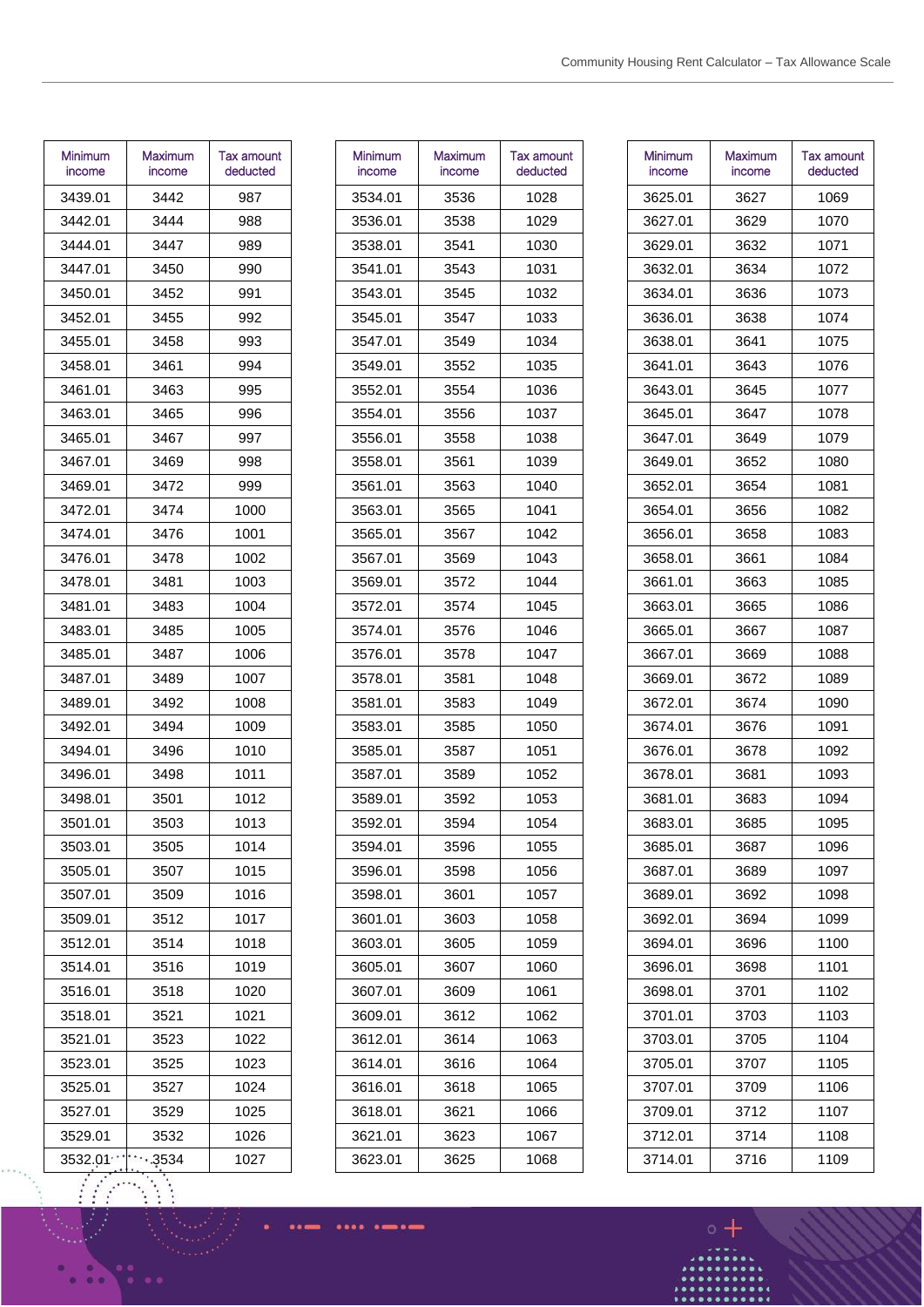| Minimum<br>income | Maximum<br>income | <b>Tax amount</b><br>deducted |
|-------------------|-------------------|-------------------------------|
| 3716.01           | 3718              | 1110                          |
| 3718.01           | 3721              | 1111                          |
| 3721.01           | 3723              | 1112                          |
| 3723.01           | 3725              | 1113                          |
| 3725.01           | 3727              | 1114                          |
| 3727.01           | 3729              | 1115                          |
| 3729.01           | 3732              | 1116                          |
| 3732.01           | 3734              | 1117                          |
| 3734.01           | 3736              | 1118                          |
| 3736.01           | 3738              | 1119                          |
| 3738.01           | 3741              | 1120                          |
| 3741.01           | 3743              | 1121                          |
| 3743.01           | 3745              | 1122                          |
| 3745.01           | 3747              | 1123                          |
| 3747.01           | 3749              | 1124                          |
| 3749.01           | 3752              | 1125                          |
| 3752.01           | 3754              | 1126                          |
| 3754.01           | 3756              | 1127                          |
| 3756.01           | 3758              | 1128                          |
| 3758.01           | 3761              | 1129                          |
| 3761.01           | 3763              | 1130                          |
| 3763.01           | 3765              | 1131                          |
| 3765.01           | 3767              | 1132                          |
| 3767.01           | 3769              | 1133                          |
| 3769.01           | 3772              | 1134                          |
| 3772.01           | 3774              | 1135                          |
| 3774.01           | 3776              | 1136                          |
| 3776.01           | 3778              | 1137                          |
| 3778.01           | 3781              | 1138                          |
| 3781.01           | 3783              | 1139                          |
| 3783.01           | 3785              | 1140                          |
| 3785.01           | 3787              | 1141                          |
| 3787.01           | 3789              | 1142                          |
| 3789.01           | 3792              | 1143                          |
| 3792.01           | 3794              | 1144                          |
| 3794.01           | 3796              | 1145                          |
| 3796.01           | 3798              | 1146                          |
| 3798.01           | 3801              | 1147                          |
| 3801.01           | 3803              | 1148                          |
| 3803.01           | 3805              | 1149                          |
| 3805.01           | 3807              | 1150                          |

| Minimum<br>income | Maximum<br>income | Tax amount<br>deducted |
|-------------------|-------------------|------------------------|
| 3807.01           | 3809              | 1151                   |
| 3809.01           | 3812              | 1152                   |
| 3812.01           | 3814              | 1153                   |
| 3814.01           | 3816              | 1154                   |
| 3816.01           | 3818              | 1155                   |
| 3818.01           | 3821              | 1156                   |
| 3821.01           | 3823              | 1157                   |
| 3823.01           | 3825              | 1158                   |
| 3825.01           | 3827              | 1159                   |
| 3827.01           | 3829              | 1160                   |
| 3829.01           | 3832              | 1161                   |
| 3832.01           | 3834              | 1162                   |
| 3834.01           | 3836              | 1163                   |
| 3836.01           | 3838              | 1164                   |
| 3838.01           | 3841              | 1165                   |
| 3841.01           | 3843              | 1166                   |
| 3843.01           | 3845              | 1167                   |
| 3845.01           | 3847              | 1168                   |
| 3847.01           | 3849              | 1169                   |
| 3849.01           | 3852              | 1170                   |
| 3852.01           | 3854              | 1171                   |
| 3854.01           | 3856              | 1172                   |
| 3856.01           | 3858              | 1173                   |
| 3858.01           | 3861              | 1174                   |
| 3861.01           | 3863              | 1175                   |
| 3863.01           | 3865              | 1176                   |
| 3865.01           | 3867              | 1177                   |
| 3867.01           | 3869              | 1178                   |
| 3869.01           | 3872              | 1179                   |
| 3872.01           | 3874              | 1180                   |
| 3874.01           | 3876              | 1181                   |
| 3876.01           | 3878              | 1182                   |
| 3878.01           | 3881              | 1183                   |
| 3881.01           | 3883              | 1184                   |
| 3883.01           | 3885              | 1185                   |
| 3885.01           | 3887              | 1186                   |
| 3887.01           | 3889              | 1187                   |
| 3889.01           | 3892              | 1188                   |
| 3892.01           | 3894              | 1189                   |
| 3894.01           | 3896              | 1190                   |
| 3896.01           | 3898              | 1191                   |
|                   |                   |                        |

....  $\bullet$ . . .

| Minimum<br>Maximum<br>Tax amount<br>income<br>deducted<br>income<br>3898.01<br>3901<br>1192<br>3901.01<br>1193<br>3903<br>1194<br>3903.01<br>3905<br>1195<br>3905.01<br>3907<br>3907.01<br>1196<br>3909<br>3909.01<br>3912<br>1197<br>3914<br>1198<br>3912.01<br>1199<br>3914.01<br>3916<br>3916.01<br>3918<br>1200<br>1201<br>3918.01<br>3921<br>3921.01<br>3923<br>1202<br>3923.01<br>3925<br>1203<br>3925.01<br>3927<br>1204<br>3927.01<br>3929<br>1205<br>1206<br>3929.01<br>3932<br>3932.01<br>1207<br>3934<br>3934.01<br>3936<br>1208<br>3936.01<br>3938<br>1209<br>3938.01<br>3941<br>1210<br>1211<br>3941.01<br>3943<br>3943.01<br>1212<br>3945<br>3945.01<br>3947<br>1213<br>3947.01<br>3949<br>1214<br>3949.01<br>3952<br>1215<br>3952.01<br>3954<br>1216<br>3954.01<br>3956<br>1217<br>3956.01<br>1218<br>3958<br>1219<br>3958.01<br>3961<br>3961.01<br>3963<br>1220<br>3963.01<br>3965<br>1221<br>3965.01<br>1222<br>3967<br>3967.01<br>3969<br>1223<br>1224<br>3969.01<br>3972<br>3972.01<br>3974<br>1225<br>1226<br>3974.01<br>3976<br>3976.01<br>3978<br>1227 |         |      |      |
|------------------------------------------------------------------------------------------------------------------------------------------------------------------------------------------------------------------------------------------------------------------------------------------------------------------------------------------------------------------------------------------------------------------------------------------------------------------------------------------------------------------------------------------------------------------------------------------------------------------------------------------------------------------------------------------------------------------------------------------------------------------------------------------------------------------------------------------------------------------------------------------------------------------------------------------------------------------------------------------------------------------------------------------------------------------------------|---------|------|------|
|                                                                                                                                                                                                                                                                                                                                                                                                                                                                                                                                                                                                                                                                                                                                                                                                                                                                                                                                                                                                                                                                              |         |      |      |
|                                                                                                                                                                                                                                                                                                                                                                                                                                                                                                                                                                                                                                                                                                                                                                                                                                                                                                                                                                                                                                                                              |         |      |      |
|                                                                                                                                                                                                                                                                                                                                                                                                                                                                                                                                                                                                                                                                                                                                                                                                                                                                                                                                                                                                                                                                              |         |      |      |
|                                                                                                                                                                                                                                                                                                                                                                                                                                                                                                                                                                                                                                                                                                                                                                                                                                                                                                                                                                                                                                                                              |         |      |      |
|                                                                                                                                                                                                                                                                                                                                                                                                                                                                                                                                                                                                                                                                                                                                                                                                                                                                                                                                                                                                                                                                              |         |      |      |
|                                                                                                                                                                                                                                                                                                                                                                                                                                                                                                                                                                                                                                                                                                                                                                                                                                                                                                                                                                                                                                                                              |         |      |      |
|                                                                                                                                                                                                                                                                                                                                                                                                                                                                                                                                                                                                                                                                                                                                                                                                                                                                                                                                                                                                                                                                              |         |      |      |
|                                                                                                                                                                                                                                                                                                                                                                                                                                                                                                                                                                                                                                                                                                                                                                                                                                                                                                                                                                                                                                                                              |         |      |      |
|                                                                                                                                                                                                                                                                                                                                                                                                                                                                                                                                                                                                                                                                                                                                                                                                                                                                                                                                                                                                                                                                              |         |      |      |
|                                                                                                                                                                                                                                                                                                                                                                                                                                                                                                                                                                                                                                                                                                                                                                                                                                                                                                                                                                                                                                                                              |         |      |      |
|                                                                                                                                                                                                                                                                                                                                                                                                                                                                                                                                                                                                                                                                                                                                                                                                                                                                                                                                                                                                                                                                              |         |      |      |
|                                                                                                                                                                                                                                                                                                                                                                                                                                                                                                                                                                                                                                                                                                                                                                                                                                                                                                                                                                                                                                                                              |         |      |      |
|                                                                                                                                                                                                                                                                                                                                                                                                                                                                                                                                                                                                                                                                                                                                                                                                                                                                                                                                                                                                                                                                              |         |      |      |
|                                                                                                                                                                                                                                                                                                                                                                                                                                                                                                                                                                                                                                                                                                                                                                                                                                                                                                                                                                                                                                                                              |         |      |      |
|                                                                                                                                                                                                                                                                                                                                                                                                                                                                                                                                                                                                                                                                                                                                                                                                                                                                                                                                                                                                                                                                              |         |      |      |
|                                                                                                                                                                                                                                                                                                                                                                                                                                                                                                                                                                                                                                                                                                                                                                                                                                                                                                                                                                                                                                                                              |         |      |      |
|                                                                                                                                                                                                                                                                                                                                                                                                                                                                                                                                                                                                                                                                                                                                                                                                                                                                                                                                                                                                                                                                              |         |      |      |
|                                                                                                                                                                                                                                                                                                                                                                                                                                                                                                                                                                                                                                                                                                                                                                                                                                                                                                                                                                                                                                                                              |         |      |      |
|                                                                                                                                                                                                                                                                                                                                                                                                                                                                                                                                                                                                                                                                                                                                                                                                                                                                                                                                                                                                                                                                              |         |      |      |
|                                                                                                                                                                                                                                                                                                                                                                                                                                                                                                                                                                                                                                                                                                                                                                                                                                                                                                                                                                                                                                                                              |         |      |      |
|                                                                                                                                                                                                                                                                                                                                                                                                                                                                                                                                                                                                                                                                                                                                                                                                                                                                                                                                                                                                                                                                              |         |      |      |
|                                                                                                                                                                                                                                                                                                                                                                                                                                                                                                                                                                                                                                                                                                                                                                                                                                                                                                                                                                                                                                                                              |         |      |      |
|                                                                                                                                                                                                                                                                                                                                                                                                                                                                                                                                                                                                                                                                                                                                                                                                                                                                                                                                                                                                                                                                              |         |      |      |
|                                                                                                                                                                                                                                                                                                                                                                                                                                                                                                                                                                                                                                                                                                                                                                                                                                                                                                                                                                                                                                                                              |         |      |      |
|                                                                                                                                                                                                                                                                                                                                                                                                                                                                                                                                                                                                                                                                                                                                                                                                                                                                                                                                                                                                                                                                              |         |      |      |
|                                                                                                                                                                                                                                                                                                                                                                                                                                                                                                                                                                                                                                                                                                                                                                                                                                                                                                                                                                                                                                                                              |         |      |      |
|                                                                                                                                                                                                                                                                                                                                                                                                                                                                                                                                                                                                                                                                                                                                                                                                                                                                                                                                                                                                                                                                              |         |      |      |
|                                                                                                                                                                                                                                                                                                                                                                                                                                                                                                                                                                                                                                                                                                                                                                                                                                                                                                                                                                                                                                                                              |         |      |      |
|                                                                                                                                                                                                                                                                                                                                                                                                                                                                                                                                                                                                                                                                                                                                                                                                                                                                                                                                                                                                                                                                              |         |      |      |
|                                                                                                                                                                                                                                                                                                                                                                                                                                                                                                                                                                                                                                                                                                                                                                                                                                                                                                                                                                                                                                                                              |         |      |      |
|                                                                                                                                                                                                                                                                                                                                                                                                                                                                                                                                                                                                                                                                                                                                                                                                                                                                                                                                                                                                                                                                              |         |      |      |
|                                                                                                                                                                                                                                                                                                                                                                                                                                                                                                                                                                                                                                                                                                                                                                                                                                                                                                                                                                                                                                                                              |         |      |      |
|                                                                                                                                                                                                                                                                                                                                                                                                                                                                                                                                                                                                                                                                                                                                                                                                                                                                                                                                                                                                                                                                              |         |      |      |
|                                                                                                                                                                                                                                                                                                                                                                                                                                                                                                                                                                                                                                                                                                                                                                                                                                                                                                                                                                                                                                                                              |         |      |      |
|                                                                                                                                                                                                                                                                                                                                                                                                                                                                                                                                                                                                                                                                                                                                                                                                                                                                                                                                                                                                                                                                              |         |      |      |
|                                                                                                                                                                                                                                                                                                                                                                                                                                                                                                                                                                                                                                                                                                                                                                                                                                                                                                                                                                                                                                                                              |         |      |      |
|                                                                                                                                                                                                                                                                                                                                                                                                                                                                                                                                                                                                                                                                                                                                                                                                                                                                                                                                                                                                                                                                              |         |      |      |
|                                                                                                                                                                                                                                                                                                                                                                                                                                                                                                                                                                                                                                                                                                                                                                                                                                                                                                                                                                                                                                                                              | 3978.01 | 3981 | 1228 |
| 3981.01<br>3983<br>1229                                                                                                                                                                                                                                                                                                                                                                                                                                                                                                                                                                                                                                                                                                                                                                                                                                                                                                                                                                                                                                                      |         |      |      |
| 1230<br>3983.01<br>3985                                                                                                                                                                                                                                                                                                                                                                                                                                                                                                                                                                                                                                                                                                                                                                                                                                                                                                                                                                                                                                                      |         |      |      |
| 3985.01<br>1231<br>3987                                                                                                                                                                                                                                                                                                                                                                                                                                                                                                                                                                                                                                                                                                                                                                                                                                                                                                                                                                                                                                                      |         |      |      |
| 3987.01<br>3989<br>1232                                                                                                                                                                                                                                                                                                                                                                                                                                                                                                                                                                                                                                                                                                                                                                                                                                                                                                                                                                                                                                                      |         |      |      |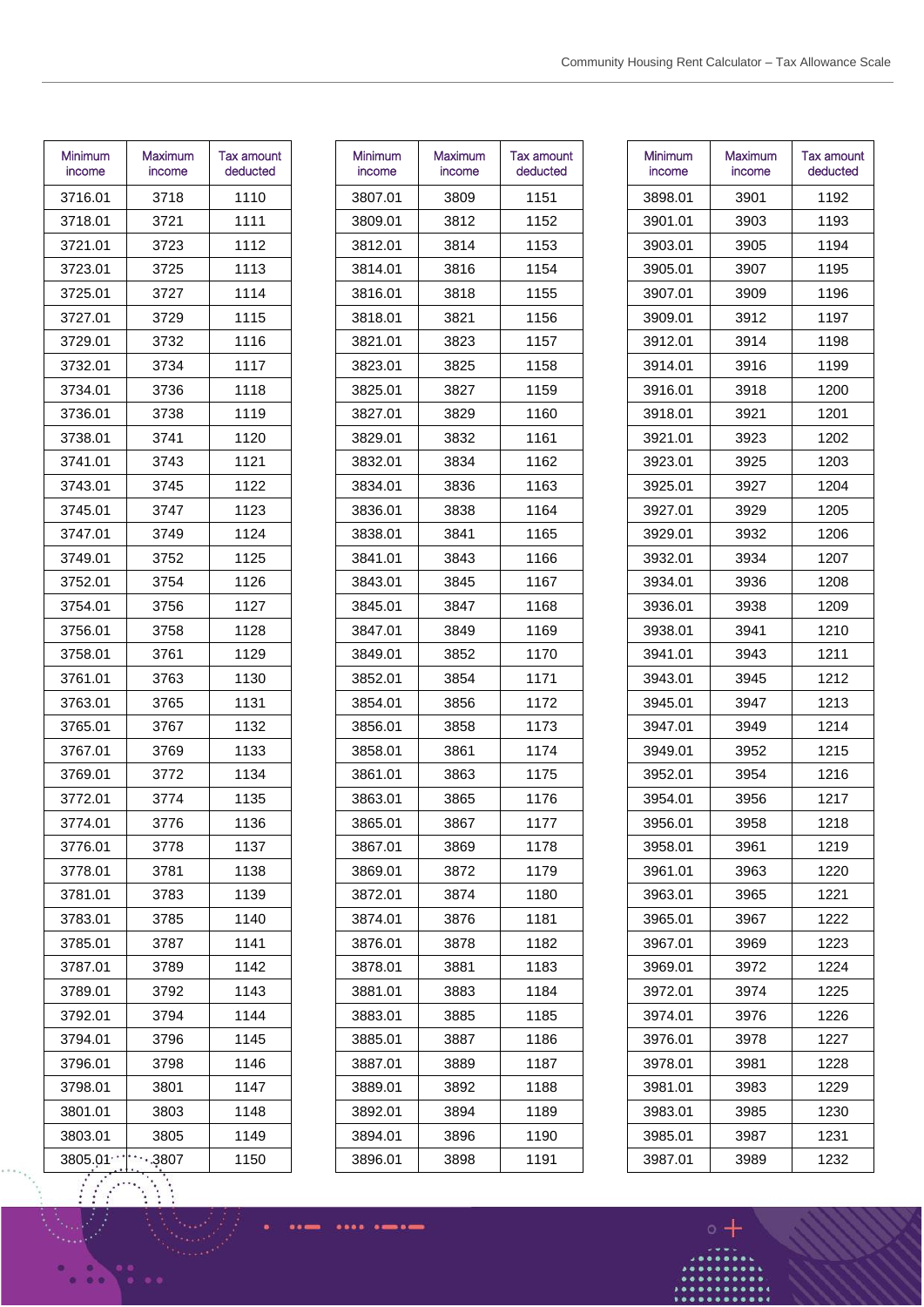| Minimum<br>income | Maximum<br>income | Tax amount<br>deducted |
|-------------------|-------------------|------------------------|
| 3989.01           | 3992              | 1233                   |
| 3992.01           | 3994              | 1234                   |
| 3994.01           | 3996              | 1235                   |
| 3996.01           | 3998              | 1236                   |
| 3998.01           | 4001              | 1237                   |
| 4001.01           | 4003              | 1238                   |
| 4003.01           | 4005              | 1239                   |
| 4005.01           | 4007              | 1240                   |
| 4007.01           | 4009              | 1241                   |
| 4009.01           | 4012              | 1242                   |
| 4012.01           | 4014              | 1243                   |
| 4014.01           | 4016              | 1244                   |
| 4016.01           | 4018              | 1245                   |
| 4018.01           | 4021              | 1246                   |
| 4021.01           | 4023              | 1247                   |
| 4023.01           | 4025              | 1248                   |
| 4025.01           | 4027              | 1249                   |
| 4027.01           | 4029              | 1250                   |
| 4029.01           | 4032              | 1251                   |
| 4032.01           | 4034              | 1252                   |
| 4034.01           | 4036              | 1253                   |
| 4036.01           | 4038              | 1254                   |
| 4038.01           | 4041              | 1255                   |
| 4041.01           | 4043              | 1256                   |
| 4043.01           | 4045              | 1257                   |
| 4045.01           | 4047              | 1258                   |
| 4047.01           | 4049              | 1259                   |
| 4049.01           | 4052              | 1260                   |
| 4052.01           | 4054              | 1261                   |
| 4054.01           | 4056              | 1262                   |
| 4056.01           | 4058              | 1263                   |
| 4058.01           | 4061              | 1264                   |
| 4061.01           | 4063              | 1265                   |
| 4063.01           | 4065              | 1266                   |
| 4065.01           | 4067              | 1267                   |
| 4067.01           | 4069              | 1268                   |
| 4069.01           | 4072              | 1269                   |
| 4072.01           | 4074              | 1270                   |
| 4074.01           | 4076              | 1271                   |
| 4076.01           | 4078              | 1272                   |
| 4078.01           | 4081              | 1273                   |

| Minimum | <b>Maximum</b> | Tax amount |
|---------|----------------|------------|
| income  | income         | deducted   |
| 4081.01 | 4083           | 1274       |
| 4083.01 | 4085           | 1275       |
| 4085.01 | 4087           | 1276       |
| 4087.01 | 4089           | 1277       |
| 4089.01 | 4092           | 1278       |
| 4092.01 | 4094           | 1279       |
| 4094.01 | 4096           | 1280       |
| 4096.01 | 4098           | 1281       |
| 4098.01 | 4101           | 1282       |
| 4101.01 | 4103           | 1283       |
| 4103.01 | 4105           | 1284       |
| 4105.01 | 4107           | 1285       |
| 4107.01 | 4109           | 1286       |
| 4109.01 | 4112           | 1287       |
| 4112.01 | 4114           | 1288       |
| 4114.01 | 4116           | 1289       |
| 4116.01 | 4118           | 1290       |
| 4118.01 | 4121           | 1291       |
| 4121.01 | 4123           | 1292       |
| 4123.01 | 4125           | 1293       |
| 4125.01 | 4127           | 1294       |
| 4127.01 | 4129           | 1295       |
| 4129.01 | 4132           | 1296       |
| 4132.01 | 4134           | 1297       |
| 4134.01 | 4136           | 1298       |
| 4136.01 | 4138           | 1299       |
| 4138.01 | 4141           | 1300       |
| 4141.01 | 4143           | 1301       |
| 4143.01 | 4145           | 1302       |
| 4145.01 | 4147           | 1303       |
| 4147.01 | 4149           | 1304       |
| 4149.01 | 4152           | 1305       |
| 4152.01 | 4154           | 1306       |
| 4154.01 | 4156           | 1307       |
| 4156.01 | 4158           | 1308       |
| 4158.01 | 4161           | 1309       |
| 4161.01 | 4163           | 1310       |
| 4163.01 | 4165           | 1311       |
| 4165.01 | 4167           | 1312       |
| 4167.01 | 4169           | 1313       |
| 4169.01 | 4172           | 1314       |
|         |                |            |

| Minimum<br>income | Maximum<br>income | Tax amount<br>deducted |
|-------------------|-------------------|------------------------|
| 4172.01           | 4174              | 1315                   |
| 4174.01           | 4176              | 1316                   |
| 4176.01           | 4178              | 1317                   |
| 4178.01           | 4181              | 1318                   |
| 4181.01           | 4183              | 1319                   |
| 4183.01           | 4185              | 1320                   |
| 4185.01           | 4187              | 1321                   |
| 4187.01           | 4189              | 1322                   |
| 4189.01           | 4192              | 1323                   |
| 4192.01           | 4194              | 1324                   |
| 4194.01           | 4196              | 1325                   |
| 4196.01           | 4198              | 1326                   |
| 4198.01           | 4201              | 1327                   |
| 4201.01           | 4203              | 1328                   |
| 4203.01           | 4205              | 1329                   |
| 4205.01           | 4207              | 1330                   |
| 4207.01           | 4209              | 1331                   |
| 4209.01           | 4212              | 1332                   |
| 4212.01           | 4214              | 1333                   |
| 4214.01           | 4216              | 1334                   |
| 4216.01           | 4218              | 1335                   |
| 4218.01           | 4221              | 1336                   |
| 4221.01           | 4223              | 1337                   |
| 4223.01           | 4225              | 1338                   |
| 4225.01           | 4227              | 1339                   |
| 4227.01           | 4229              | 1340                   |
| 4229.01           | 4232              | 1341                   |
| 4232.01           | 4234              | 1342                   |
| 4234.01           | 4236              | 1343                   |
| 4236.01           | 4238              | 1344                   |
| 4238.01           | 4241              | 1345                   |
| 4241.01           | 4243              | 1346                   |
| 4243.01           | 4245              | 1347                   |
| 4245.01           | 4247              | 1348                   |
| 4247.01           | 4249              | 1349                   |
| 4249.01           | 4252              | 1350                   |
| 4252.01           | 4254              | 1351                   |
| 4254.01           | 4256              | 1352                   |
| 4256.01           | 4258              | 1353                   |
| 4258.01           | 4261              | 1354                   |
| 4261.01           | 4263              | 1355                   |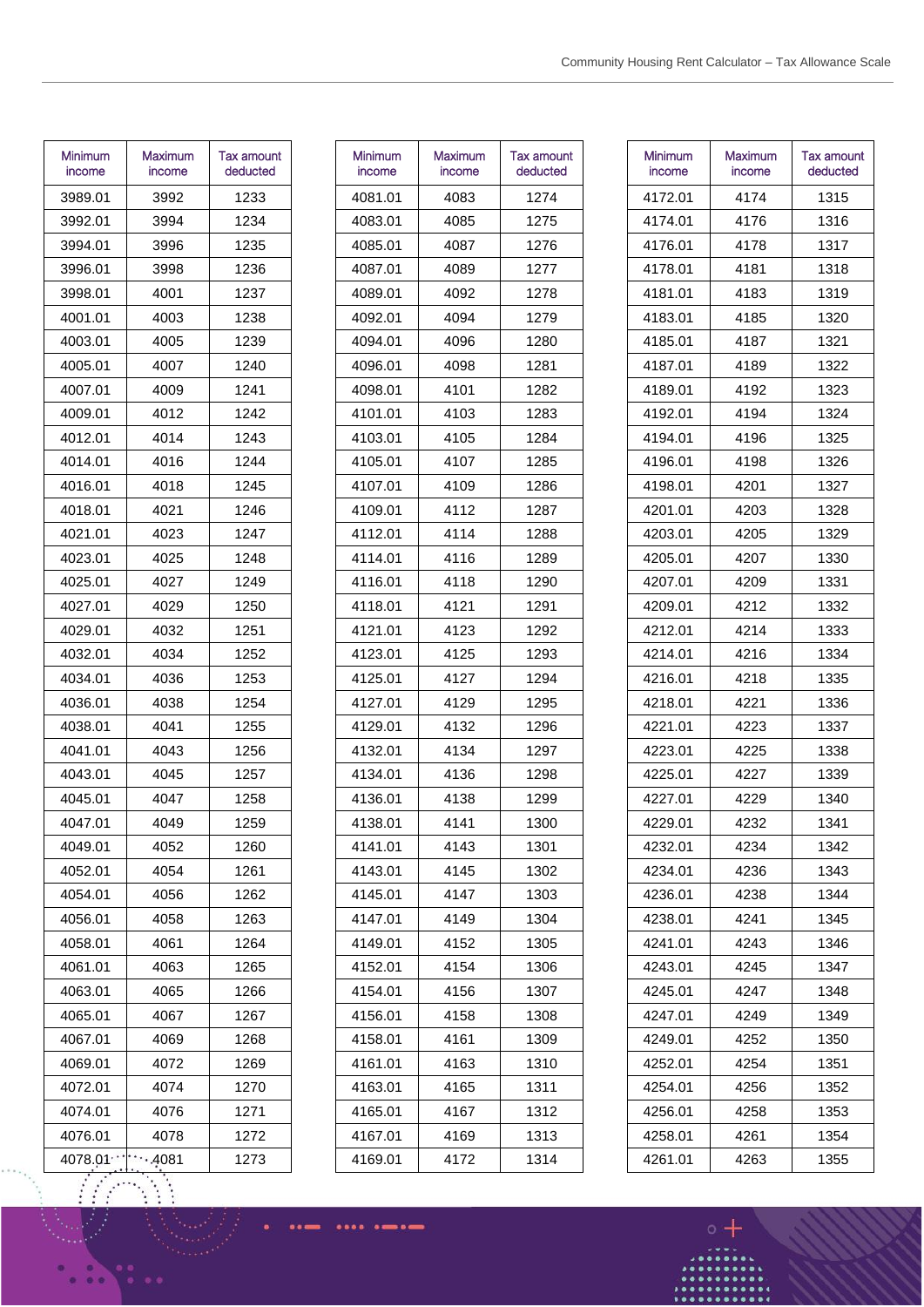| <b>Minimum</b><br>income | Maximum<br>income | <b>Tax amount</b><br>deducted |
|--------------------------|-------------------|-------------------------------|
| 4263.01                  | 4265              | 1356                          |
| 4265.01                  | 4267              | 1357                          |
| 4267.01                  | 4269              | 1358                          |
| 4269.01                  | 4272              | 1359                          |
| 4272.01                  | 4274              | 1360                          |
| 4274.01                  | 4276              | 1361                          |
| 4276.01                  | 4278              | 1362                          |
| 4278.01                  | 4281              | 1363                          |
| 4281.01                  | 4283              | 1364                          |
| 4283.01                  | 4285              | 1365                          |
| 4285.01                  | 4287              | 1366                          |
| 4287.01                  | 4289              | 1367                          |
| 4289.01                  | 4292              | 1368                          |
| 4292.01                  | 4294              | 1369                          |
| 4294.01                  | 4296              | 1370                          |
| 4296.01                  | 4298              | 1371                          |
| 4298.01                  | 4301              | 1372                          |
| 4301.01                  | 4303              | 1373                          |
| 4303.01                  | 4305              | 1374                          |
| 4305.01                  | 4307              | 1375                          |
| 4307.01                  | 4309              | 1376                          |
| 4309.01                  | 4312              | 1377                          |
| 4312.01                  | 4314              | 1378                          |
| 4314.01                  | 4316              | 1379                          |
| 4316.01                  | 4318              | 1380                          |
| 4318.01                  | 4321              | 1381                          |
| 4321.01                  | 4323              | 1382                          |
| 4323.01                  | 4325              | 1383                          |
| 4325.01                  | 4327              | 1384                          |
| 4327.01                  | 4329              | 1385                          |
| 4329.01                  | 4332              | 1386                          |
| 4332.01                  | 4334              | 1387                          |
| 4334.01                  | 4336              | 1388                          |
| 4336.01                  | 4338              | 1389                          |
| 4338.01                  | 4341              | 1390                          |
| 4341.01                  | 4343              | 1391                          |
| 4343.01                  | 4345              | 1392                          |
| 4345.01                  | 4347              | 1393                          |
| 4347.01                  | 4349              | 1394                          |
| 4349.01                  | 4352              | 1395                          |
| 4352.01                  | 4354              | 1396                          |

| Minimum<br>income | Maximum<br>income | Tax amount<br>deducted |
|-------------------|-------------------|------------------------|
| 4354.01           | 4356              | 1397                   |
| 4356.01           | 4358              | 1398                   |
| 4358.01           | 4361              | 1399                   |
| 4361.01           | 4363              | 1400                   |
| 4363.01           | 4365              | 1401                   |
| 4365.01           | 4367              | 1402                   |
| 4367.01           | 4369              | 1403                   |
| 4369.01           | 4372              | 1404                   |
| 4372.01           | 4374              | 1405                   |
| 4374.01           | 4376              | 1406                   |
| 4376.01           | 4378              | 1407                   |
| 4378.01           | 4381              | 1408                   |
| 4381.01           | 4383              | 1409                   |
| 4383.01           | 4385              | 1410                   |
| 4385.01           | 4387              | 1411                   |
| 4387.01           | 4389              | 1412                   |
| 4389.01           | 4392              | 1413                   |
| 4392.01           | 4394              | 1414                   |
| 4394.01           | 4396              | 1415                   |
| 4396.01           | 4398              | 1416                   |
| 4398.01           | 4401              | 1417                   |
| 4401.01           | 4403              | 1418                   |
| 4403.01           | 4405              | 1419                   |
| 4405.01           | 4407              | 1420                   |
| 4407.01           | 4409              | 1421                   |
| 4409.01           | 4412              | 1422                   |
| 4412.01           | 4414              | 1423                   |
| 4414.01           | 4416              | 1424                   |
| 4416.01           | 4418              | 1425                   |
| 4418.01           | 4421              | 1426                   |
| 4421.01           | 4423              | 1427                   |
| 4423.01           | 4425              | 1428                   |
| 4425.01           | 4427              | 1429                   |
| 4427.01           | 4429              | 1430                   |
| 4429.01           | 4432              | 1431                   |
| 4432.01           | 4434              | 1432                   |
| 4434.01           | 4436              | 1433                   |
| 4436.01           | 4438              | 1434                   |
| 4438.01           | 4441              | 1435                   |
| 4441.01           | 4443              | 1436                   |
| 4443.01           | 4445              | 1437                   |
|                   |                   |                        |

| Minimum<br>income | Maximum<br>income | Tax amount<br>deducted |
|-------------------|-------------------|------------------------|
| 4445.01           | 4447              | 1438                   |
| 4447.01           | 4449              | 1439                   |
| 4449.01           | 4452              | 1440                   |
| 4452.01           | 4454              | 1441                   |
| 4454.01           | 4456              | 1442                   |
| 4456.01           | 4458              | 1443                   |
| 4458.01           | 4461              | 1444                   |
| 4461.01           | 4463              | 1445                   |
| 4463.01           | 4465              | 1446                   |
| 4465.01           | 4467              | 1447                   |
| 4467.01           | 4469              | 1448                   |
| 4469.01           | 4472              | 1449                   |
| 4472.01           | 4474              | 1450                   |
| 4474.01           | 4476              | 1451                   |
| 4476.01           | 4478              | 1452                   |
| 4478.01           | 4481              | 1453                   |
| 4481.01           | 4483              | 1454                   |
| 4483.01           | 4485              | 1455                   |
| 4485.01           | 4487              | 1456                   |
| 4487.01           | 4489              | 1457                   |
| 4489.01           | 4492              | 1458                   |
| 4492.01           | 4494              | 1459                   |
| 4494.01           | 4496              | 1460                   |
| 4496.01           | 4498              | 1461                   |
| 4498.01           | 4501              | 1462                   |
| 4501.01           | 4503              | 1463                   |
| 4503.01           | 4505              | 1464                   |
| 4505.01           | 4507              | 1465                   |
| 4507.01           | 4509              | 1466                   |
| 4509.01           | 4512              | 1467                   |
| 4512.01           | 4514              | 1468                   |
| 4514.01           | 4516              | 1469                   |
| 4516.01           | 4518              | 1470                   |
| 4518.01           | 4521              | 1471                   |
| 4521.01           | 4523              | 1472                   |
| 4523.01           | 4525              | 1473                   |
| 4525.01           | 4527              | 1474                   |
| 4527.01           | 4529              | 1475                   |
| 4529.01           | 4532              | 1476                   |
| 4532.01           | 4534              | 1477                   |
| 4534.01           | 4536              | 1478                   |

.....

....  $^{\circ}$ 

. . .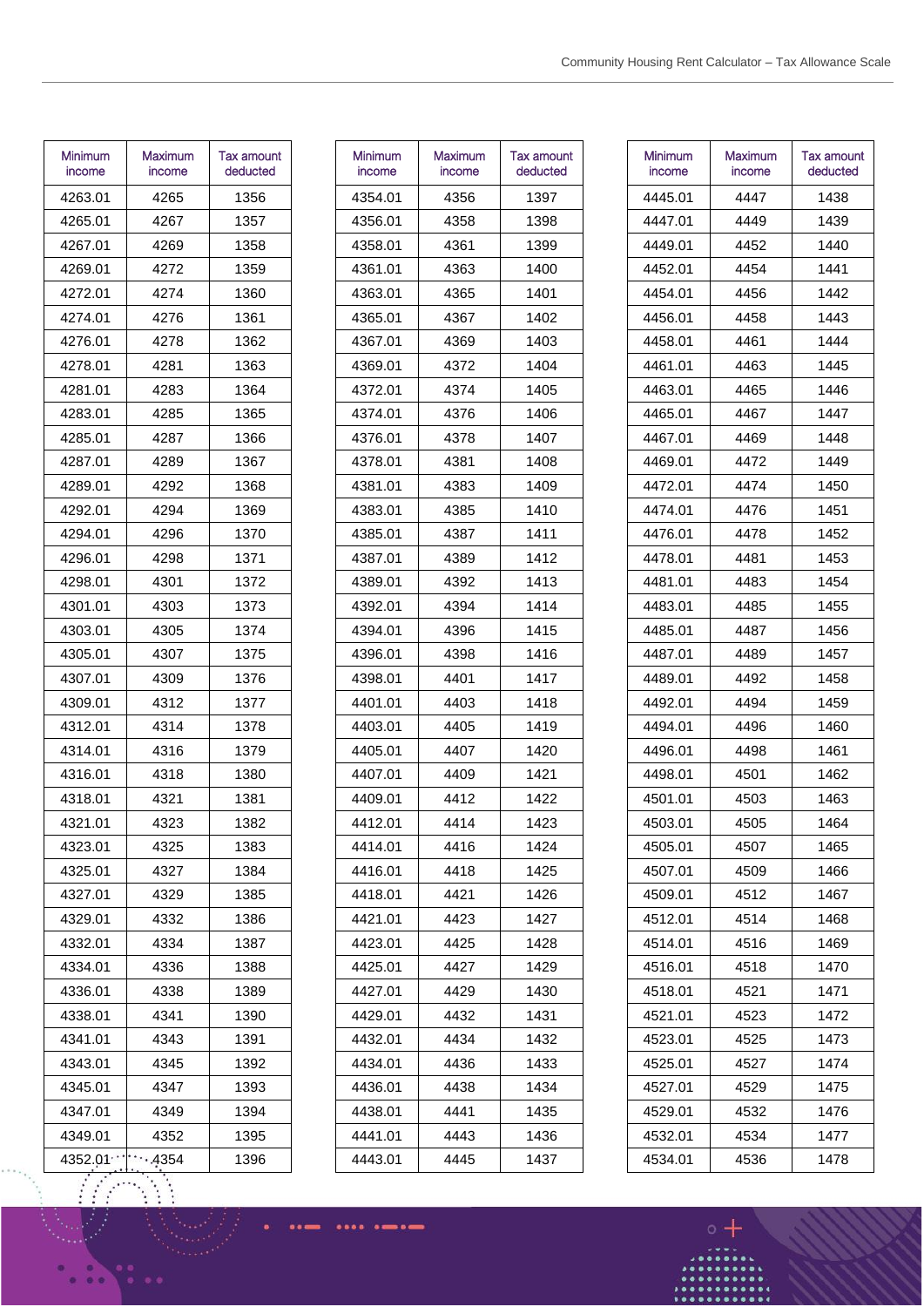| Minimum<br>income | Maximum<br>income | Tax amount<br>deducted |
|-------------------|-------------------|------------------------|
| 4536.01           | 4538              | 1479                   |
| 4538.01           | 4541              | 1480                   |
| 4541.01           | 4543              | 1481                   |
| 4543.01           | 4545              | 1482                   |
| 4545.01           | 4547              | 1483                   |
| 4547.01           | 4549              | 1484                   |
| 4549.01           | 4552              | 1485                   |
| 4552.01           | 4554              | 1486                   |
| 4554.01           | 4556              | 1487                   |
| 4556.01           | 4558              | 1488                   |
| 4558.01           | 4561              | 1489                   |
| 4561.01           | 4563              | 1490                   |
| 4563.01           | 4565              | 1491                   |
| 4565.01           | 4567              | 1492                   |
| 4567.01           | 4569              | 1493                   |
| 4569.01           | 4572              | 1494                   |
| 4572.01           | 4574              | 1495                   |
| 4574.01           | 4576              | 1496                   |
| 4576.01           | 4578              | 1497                   |
| 4578.01           | 4581              | 1498                   |
| 4581.01           | 4583              | 1499                   |
| 4583.01           | 4585              | 1500                   |
| 4585.01           | 4587              | 1501                   |
| 4587.01           | 4589              | 1502                   |
| 4589.01           | 4592              | 1503                   |
| 4592.01           | 4594              | 1504                   |
| 4594.01           | 4596              | 1505                   |
| 4596.01           | 4598              | 1506                   |
| 4598.01           | 4601              | 1507                   |
| 4601.01           | 4603              | 1508                   |
| 4603.01           | 4605              | 1509                   |
| 4605.01           | 4607              | 1510                   |
| 4607.01           | 4609              | 1511                   |
| 4609.01           | 4612              | 1512                   |
| 4612.01           | 4614              | 1513                   |
| 4614.01           | 4616              | 1514                   |
| 4616.01           | 4618              | 1515                   |
| 4618.01           | 4621              | 1516                   |
| 4621.01           | 4623              | 1517                   |
| 4623.01           | 4625              | 1518                   |
| 4625.01           | 4627              | 1519                   |

| Minimum<br>income | Maximum<br>income | Tax amount<br>deducted |
|-------------------|-------------------|------------------------|
| 4627.01           | 4629              | 1520                   |
| 4629.01           | 4632              | 1521                   |
| 4632.01           | 4634              | 1522                   |
| 4634.01           | 4636              | 1523                   |
| 4636.01           | 4638              | 1524                   |
| 4638.01           | 4641              | 1525                   |
| 4641.01           | 4643              | 1526                   |
| 4643.01           | 4645              | 1527                   |
| 4645.01           | 4647              | 1528                   |
| 4647.01           | 4649              | 1529                   |
| 4649.01           | 4652              | 1530                   |
| 4652.01           | 4654              | 1531                   |
| 4654.01           | 4656              | 1532                   |
| 4656.01           | 4658              | 1533                   |
| 4658.01           | 4661              | 1534                   |
| 4661.01           | 4663              | 1535                   |
| 4663.01           | 4665              | 1536                   |
| 4665.01           | 4667              | 1537                   |
| 4667.01           | 4669              | 1538                   |
| 4669.01           | 4672              | 1539                   |
| 4672.01           | 4674              | 1540                   |
| 4674.01           | 4676              | 1541                   |
| 4676.01           | 4678              | 1542                   |
| 4678.01           | 4681              | 1543                   |
| 4681.01           | 4683              | 1544                   |
| 4683.01           | 4685              | 1545                   |
| 4685.01           | 4687              | 1546                   |
| 4687.01           | 4689              | 1547                   |
| 4689.01           | 4692              | 1548                   |
| 4692.01           | 4694              | 1549                   |
| 4694.01           | 4696              | 1550                   |
| 4696.01           | 4698              | 1551                   |
| 4698.01           | 4701              | 1552                   |
| 4701.01           | 4703              | 1553                   |
| 4703.01           | 4705              | 1554                   |
| 4705.01           | 4707              | 1555                   |
| 4707.01           | 4709              | 1556                   |
| 4709.01           | 4712              | 1557                   |
| 4712.01           | 4714              | 1558                   |
| 4714.01           | 4716              | 1559                   |
| 4716.01           | 4718              | 1560                   |
|                   |                   |                        |

| Minimum<br>income | Maximum<br>income | <b>Tax amount</b><br>deducted |
|-------------------|-------------------|-------------------------------|
| 4718.01           | 4721              | 1561                          |
| 4721.01           | 4723              | 1562                          |
| 4723.01           | 4725              | 1563                          |
| 4725.01           | 4727              | 1564                          |
| 4727.01           | 4729              | 1565                          |
| 4729.01           | 4732              | 1566                          |
| 4732.01           | 4734              | 1567                          |
| 4734.01           | 4736              | 1568                          |
| 4736.01           | 4738              | 1569                          |
| 4738.01           | 4741              | 1570                          |
| 4741.01           | 4743              | 1571                          |
| 4743.01           | 4745              | 1572                          |
| 4745.01           | 4747              | 1573                          |
| 4747.01           | 4749              | 1574                          |
| 4749.01           | 4752              | 1575                          |
| 4752.01           | 4754              | 1576                          |
| 4754.01           | 4756              | 1577                          |
| 4756.01           | 4758              | 1578                          |
| 4758.01           | 4761              | 1579                          |
| 4761.01           | 4763              | 1580                          |
| 4763.01           | 4765              | 1581                          |
| 4765.01           | 4767              | 1582                          |
| 4767.01           | 4769              | 1583                          |
| 4769.01           | 4772              | 1584                          |
| 4772.01           | 4774              | 1585                          |
| 4774.01           | 4776              | 1586                          |
| 4776.01           | 4778              | 1587                          |
| 4778.01           | 4781              | 1588                          |
| 4781.01           | 4783              | 1589                          |
| 4783.01           | 4785              | 1590                          |
| 4785.01           | 4787              | 1591                          |
| 4787.01           | 4789              | 1592                          |
| 4789.01           | 4792              | 1593                          |
| 4792.01           | 4794              | 1594                          |
| 4794.01           | 4796              | 1595                          |
| 4796.01           | 4798              | 1596                          |
| 4798.01           | 4801              | 1597                          |
| 4801.01           | 4803              | 1598                          |
| 4803.01           | 4805              | 1599                          |
| 4805.01           | 4807              | 1600                          |
| 4807.01           | 4809              | 1601                          |